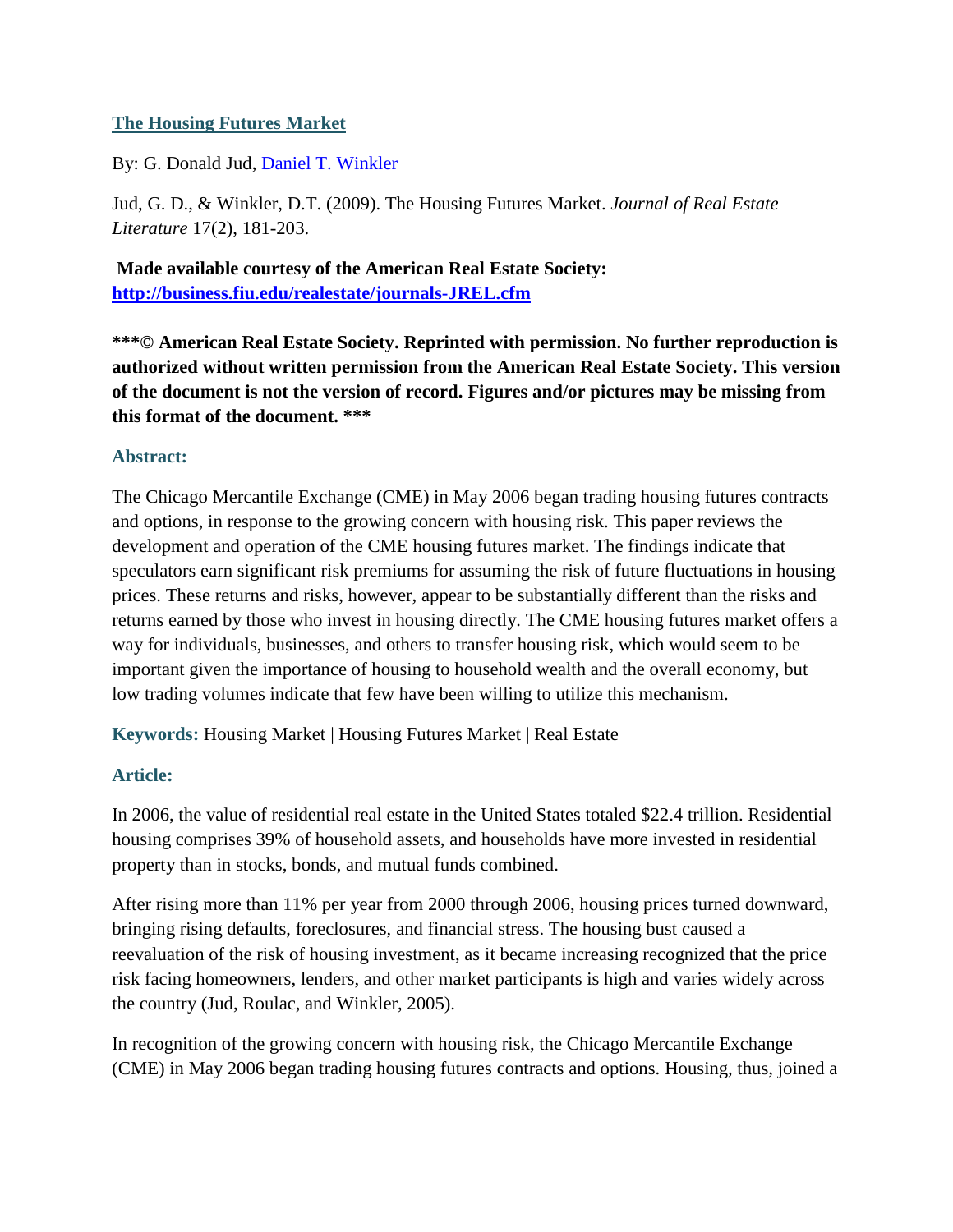long litany of other commodities and financial instruments on which hedgers and speculators can exchange standardized contracts for future delivery.

The CME housing futures contracts are based on the S&P/Case-Shiller® Home Price Indices, which are tabulated monthly for ten major cities and a composite index for the nation. The ten cities for which contracts trade are Boston (BOS), Chicago (CHI), Denver (DEN), Las Vegas (LAV), Los Angeles (LAX), Miami (MIA), New York (NYM), San Diego (SDG), San Francisco (SFR), and Washington, DC (WDC). The national composite index trades under the symbol CUS.

This paper reviews the development and operation of the CME housing futures market. The first section looks at the evolution of futures trading. Section two examines the S&P/Case-Shiller Home Price Indices and the trading in CME housing futures products. Section three reports trends in trading volumes. Section four explores the rationale for trading housing-related futures and options. Section five discusses theories of futures pricing. Section six reports past studies of housing futures risks and returns. Section seven provides new evidence of the risks and returns of housing futures. This section examines the relationship between the returns to investments in futures and investments in housing itself. And it looks at the usefulness of futures prices as predictors of future housing prices. The final section summarizes relevant findings and lays out avenues for further research.

#### **The Evolution of Futures Trading**

A *forward contract* is an agreement between two parties to buy and sell a specific quantity of a commodity at some date in the future. The quantity of the commodity, the grade, the time and place of delivery, and the price are all specific to the particular contract. In contrast, a *futures contract* is a forward contract in which the quantity, the grade, and the time and place of delivery are all specified and guaranteed by the exchange on which the futures contract trades. With a forward contract, if one of the parties fails to perform, the other party has no remedy beyond legal action against the defaulting party. With a futures contract, the exchange guarantees that each party will perform, and the exchange stands ready to make the contract good should one of the contracting parties default. This means that buying and selling futures contracts becomes impersonal. The contracting parties need not know or trust each other; all that is necessary is that they know and trust the exchange on which the futures contract is traded.

Historians have traced the trading of forward contracts back at least to the 1600s when merchants in Amsterdam and London traded tulips, grain, herring, and securities for future delivery. Williams (1982) reports that forward contracts in agricultural commodities were widely traded in New York City and other places in the U.S. during the 1840s.

The Chicago Board of Trade (CBOT), the nation's oldest futures exchange, established formal trading rules in 1865. The New York Cotton Exchange was incorporated in 1870. As the country grew and developed, so did trading of futures contracts. Carlton (1984), drawing on information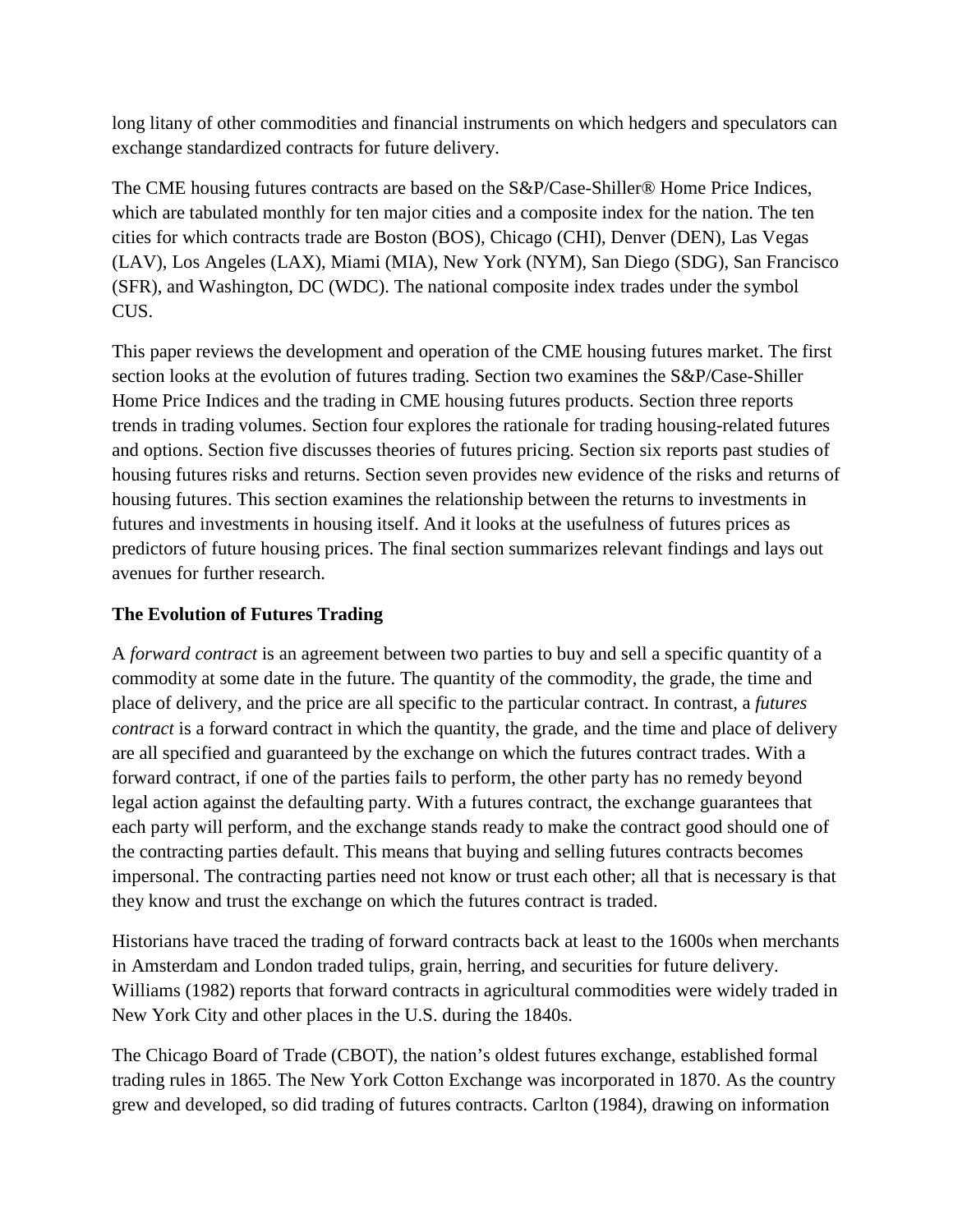from *The Wall Street Journal*, finds that in 1921, 15 different commodities were being traded on 34 separate exchanges. By 1983, 42 different types of commodities were being traded on 53 listed markets. Today, hundreds of different types of futures contracts involving commodities, currencies, debt instruments, equity instruments, and real estate are traded on major futures exchanges across the globe.

Several attempts have been made to initiate futures trading in instruments related to real estate. A Consumer Price Index (CPI) futures market, first proposed by Lovell and Vogel (1973), was introduced on the Coffee, Sugar, and Cocoa Exchange in 1985. However, the new futures contract did not attract sufficient investor interest and trading was ended in 1989 (Horrigan, 1987).

Karl Case, Allan Weiss, and Robert Shiller started the Case Shiller Weiss Research Group in June 1990 and presented the Coffee, Sugar, and Cocoa Exchange in August 1990 with the idea of launching a futures market on single family homes (Shiller, 2008). In November 1990, the Chicago Board of Trade (CBOT) was presented with a similar idea. An alliance of Case Shiller and Weiss, Inc. and the CBOT studied the possibility of launching a home-price futures market. The CBOT surveyed potential traders in 1993 and found that there were many more people willing to sell real estate futures than buy them. The CBOT ultimately decided not to launch home-price futures.

The London Futures and Options Exchange (FOX) began trading in four real estate futures contacts in May 1991. The four contracts were: (1) a housing contract, (2) a mortgage interest rate contract, (3) a commercial real estate contract, and (4) a commercial real estate rent contract. The housing futures contract was based on the Nationwide Anglia Building Society house price index (NAHP), which was published monthly. The NAHP index was based on data from home sales on which the Nationwide Anglia Building Society issued mortgage loans. The index was quality adjusted using multiple regression analysis to control for changes in housing characteristics over time. Patel (1994) reports that the FOX contracts failed to attract economically viable trading volumes. Shiller (2008) suggests that the demise of the market was more likely due to efforts to pad volume by doing wash trades, and that when discovered, the markets were shut down because of the scandal. The contracts were discontinued in October 1991.

As home prices increased in the late 1990s, people became more interested in speculation in home values. Several spread betting markets opened thereafter. City Index launched a spread betting market for single family homes in 2001, and IG Index started a home price spread betting market a year later. Although these markets have since shut down, new ones continue to open. Cantor Index launched spread betting on the Average Greater London and Average UK House Price markets in May 2005 (spreadfair.com). An annual commission charge is levied once a year, deducted from the average open position, in addition to the  $3\% - 5\%$  of net winnings on the market, applied at the time of settlement.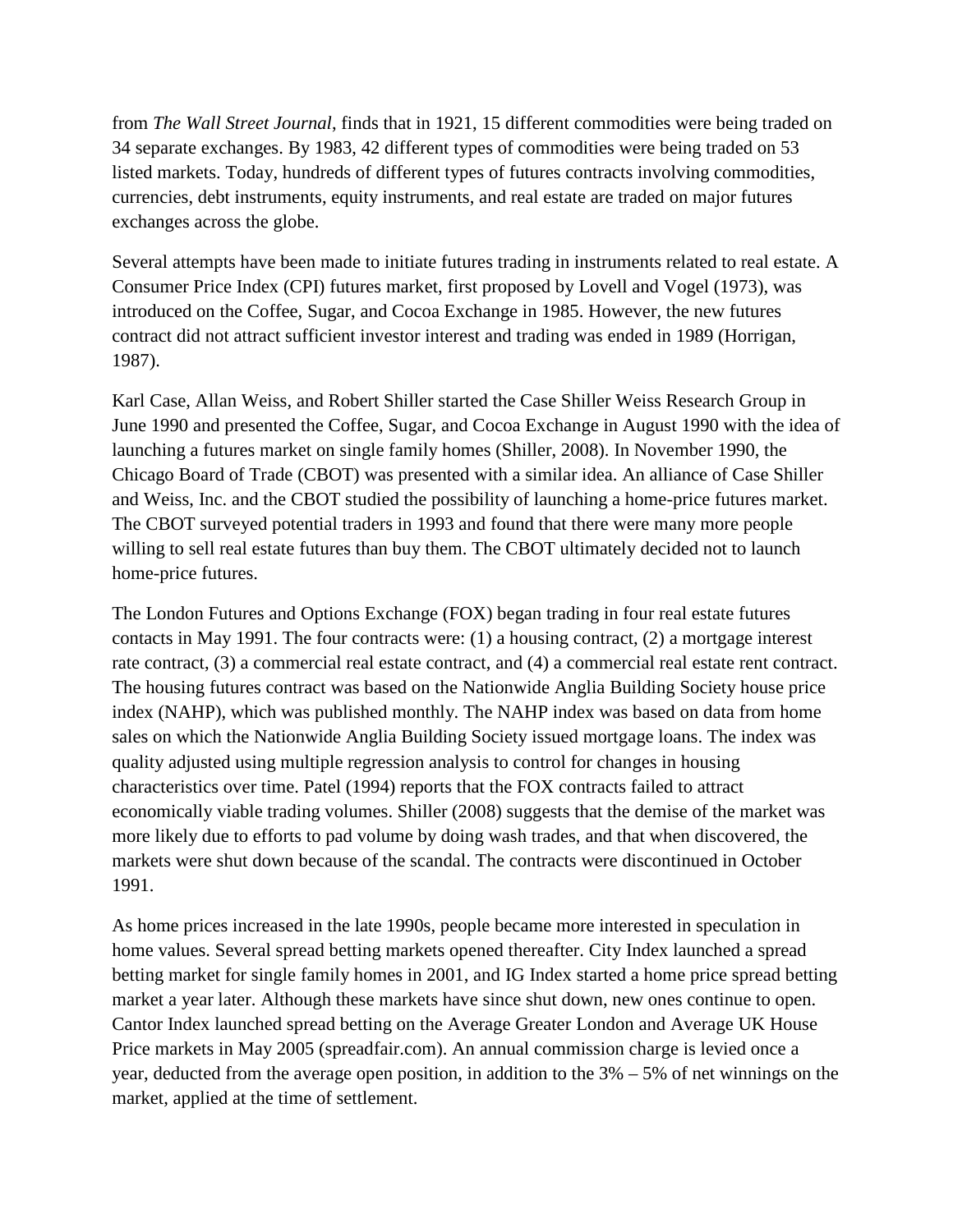In October 2004, futures contracts linked to home prices were introduced by HedgeStreet (De Aenlloe, 2004). The contracts were designed to be traded on line by small investors. The small investments called ''hedgelets'' were bets in \$10 increments on the future direction of housing prices. The contracts were yes-or-no wagers that the Office of Federal Housing Enterprise Oversight (OFHEO) index in one of six cities would be in a certain range on a given date over the next three months. At maturity, the losing bets expired worthless and winners collected premiums. The contracts proved not to be popular enough to justify their continuation, and trading was halted.

The Chicago Mercantile Exchange collaborated with MacroMarkets LLC to launch futures and options markets based on the Case-Shiller Indices in 2006, and Standard and Poor's acquired the S&P/Case-Shiller Home Price Indices of MacroMarkets LLC in February 2008.1 The CME trades futures and options using the S&P/Case-Shiller Home Price Indices (CSI) for 10 MSAs and a composite index of the 10 MSAs.

Commercial real estate indices have begun to evolve. The Investment Property Databank (IPD) began to be used for derivative products such as property swaps. IPD grants licenses to banks to use their intellectual property. The initial series started in January 2005. Investors can change their exposure to property returns by buying or selling contracts. Trades have been completed on Australian, Canadian, French, German, Italian, Japanese, Spanish, and Swiss indices. By the end of 2008:2, £17.3 billion of swaps referenced the U.K. indices alone.

Standard and Poor's and Global Real Analytics/Charles Schwab Investment Management developed the S&P/GRA Commercial Real Estate Indices (Labuszewski and Souza, 2007). The CME announced in November 2007 that it would use the S&P/GRA Commercial Real Estate Indices for a new futures product. The commercial real estate futures would be traded in office, warehouse, apartment, and retail property sectors, and be available for the nation, Northeast, Midwest, mid-Atlantic South, Pacific West, and Desert Mountain West regions, with electronic trading out 20 quarters. As with housing price futures, they are cash settled. Unlike CME housing futures, however, the S&P/GRA is not a repeat sales index, but uses a weighted average transaction price per square foot. Trading in S&P/GRA commercial real estate index futures been very sparse. $2$ 

In 2008, MacroMarkets filed with the Securities and Exchange Commission to offer exchangedtraded securities linked to the S&P/Case-Shiller Composite 10-City Price Index. The securities will allow investors to bet on the direction of home prices. Two securities will be traded on the New York Stock Exchange: MacroShares Major Metro Housing Up (UMM) and MacroShares Major Metro Housing Down (DMM).<sup>3</sup>

#### **The S&P/Case-Shiller Home Price Indices Futures and Options**

The S&P/Case-Shiller Home Price Indices, developed by Karl E. Case and Robert J. Shiller (1987, 1989), reflect residential price movements across Metropolitan Statistical Areas (MSAs).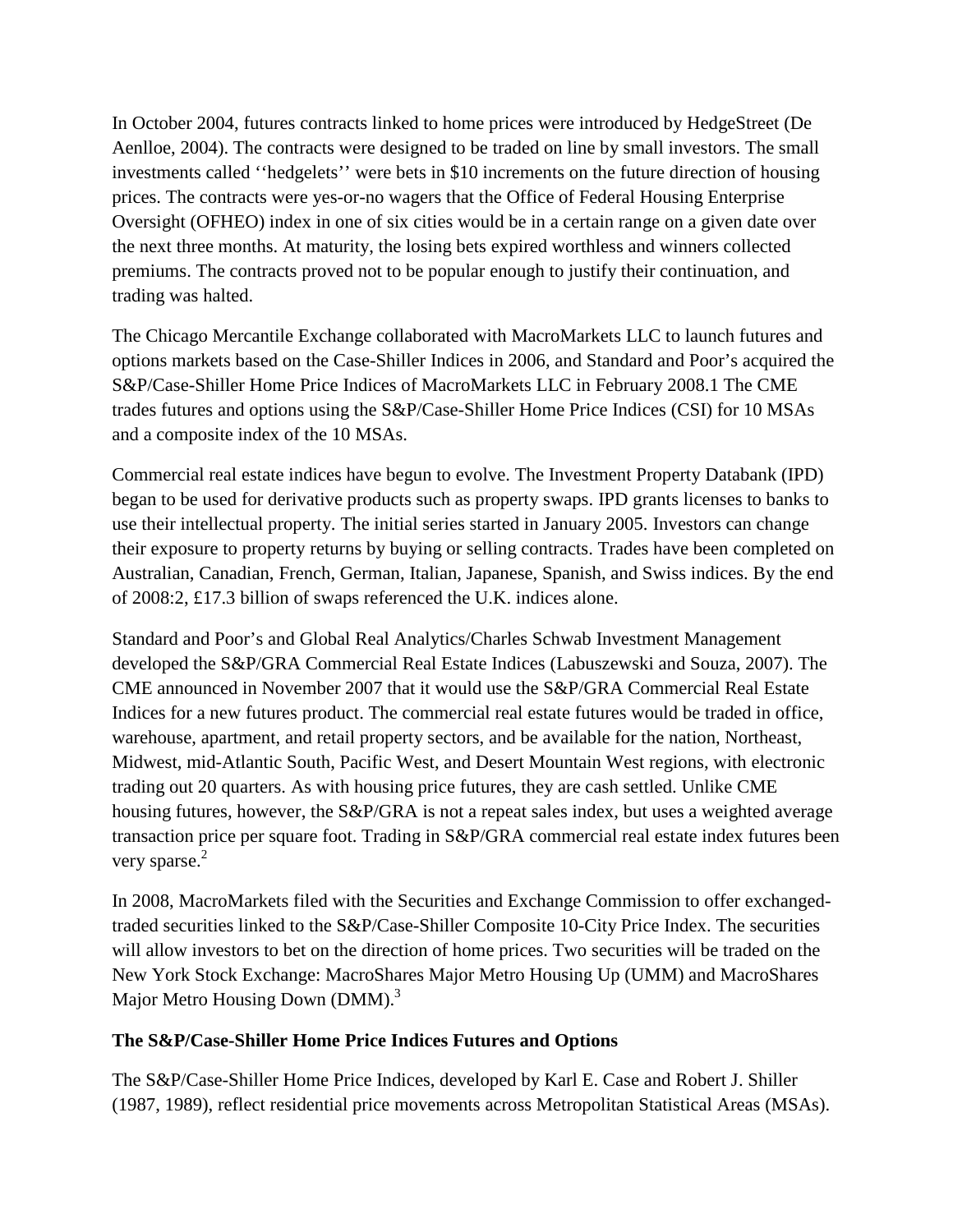The indexes track changes in existing home values in 20 MSAs and two composite indexes, composed of a group of 10 and 20 MSAs respectively. The indexes are formulated using a methodology that involves repeat sales of residential properties. Sales pairs are screened to avoid foreclosed properties, non-arms length transactions, and suspected data errors. The repeat-sales pricing method is a quality-adjusting technique (Case and Shiller, 1987, 1989). Fluctuations in price because of remodeling, additions, or extreme neglect are minimized by assigning a smaller weight to sales pairs with a large change in sales price relative to properties in the surrounding community. Monthly updates are published with a two month lag. Updates are released on the last Tuesday of every month at 9:00 a.m. Eastern Standard Time.

The S&P/Case Shiller Indices (CSI) are produced by Fiserv, Inc., the company that purchased Case Shiller Weiss in 2002 and which also tabulates indices covering thousands of ZIP Codes using the Case-Shiller methodology. Exhibit 1 plots movements in the 10 Home Price Indices from January 1987 through May 2008.

Exhibit 2 shows the average annual percentage changes in the 10 metro indexes. The extent of the housing bubble during the first half of the decade and the subsequent collapse are clearly apparent.

The contract specifications for the CME housing futures are shown in Exhibit 3. The value of the futures contracts are set at 250 times the level of the CSI. Thus, if the level of the composite index (CUS), for example, is 250, the value of the associated futures contract is \$62,500 (250 x \$250). At maturity, the contract's value is 250 multiplied by the average value of the index over the three-month period ending two calendar months prior to the contract month. For example, the final settlement price for the August 2008 CUS index futures contract is the CSI as reported for the three month period April 2008 through June 2008. The June 2008 index is released in August  $2008.<sup>4</sup>$ 

Most securities, like stocks, are priced in standard currency units, like U.S. dollars. Stocks on the New York Stock Exchange, for example, move in one penny increments. Futures contracts, however, move in minimal increments called "ticks." The value of a tick is different depending on the futures contract that is being traded. The tick value for a CSI futures and options contract is 0.20 of an index point. Thus, the value of a tick is  $$250$  times  $0.20 = $50.00$  per contract. If the current value of the contract is trading at 295.50, an upward move of one tick would take the price to 295.70, and the value of the contract would rise by \$50 (295.70 x \$250 - 295.50 x \$250 =\$50). In this case, the long position would be credited with a \$50 gain and the short position with a \$50 loss.

If a trader buys a futures contract, he establishes a *long* position, where he gains if the price rises and loses if the price falls. If he sells a contract, he has a *short* position, where he gains if the price declines and loses when the price rises. The *open interest* in the futures market is the total number of contracts, long or short, that have been traded and have not yet matured or been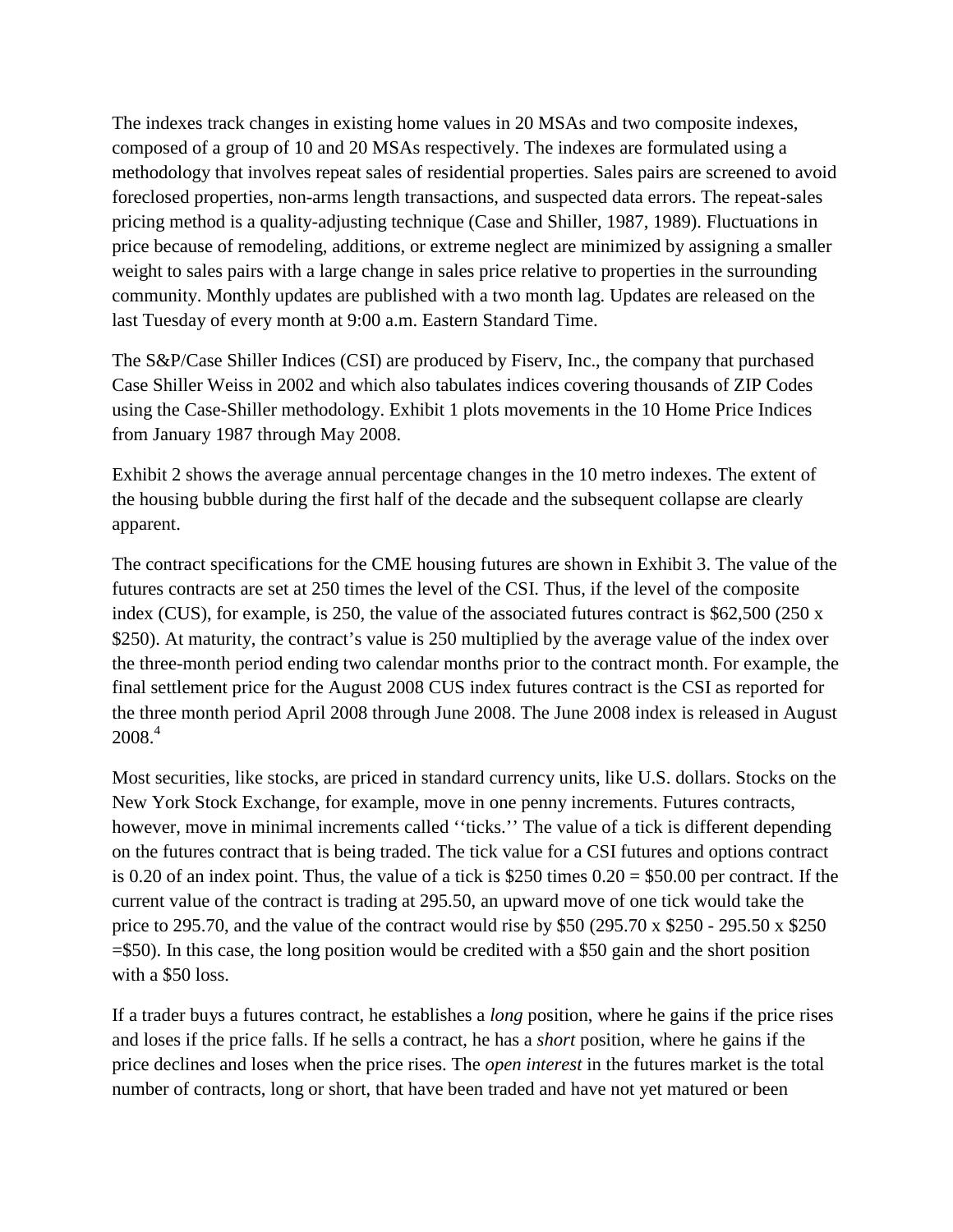closed through a closing transaction. A closing transaction occurs when a trader who holds a long contract sells and closes the position, or when a trader who is short buys to cover the position. Each open contract is created by a buyer (the long position) and the seller (the short position), but the calculation of open interest counts only one side of the contract, that is, the total number of contracts outstanding at any one time.

The CME does not require that traders put up the full value of a contract when buying or selling. It does require a performance bond, or a margin deposit be made to each trader's account. The amount of the performance bond can vary according to the contract being traded. Because the performance bond required is only a fraction of the value of the contract being traded, traders can utilize leverage that enables them to control a substantial amount of product by pledging only a small percentage of its value.<sup>5</sup>



#### **Exhibit 1 S&P/Case-Shiller Home Price Indices (January 1987–May 2008)**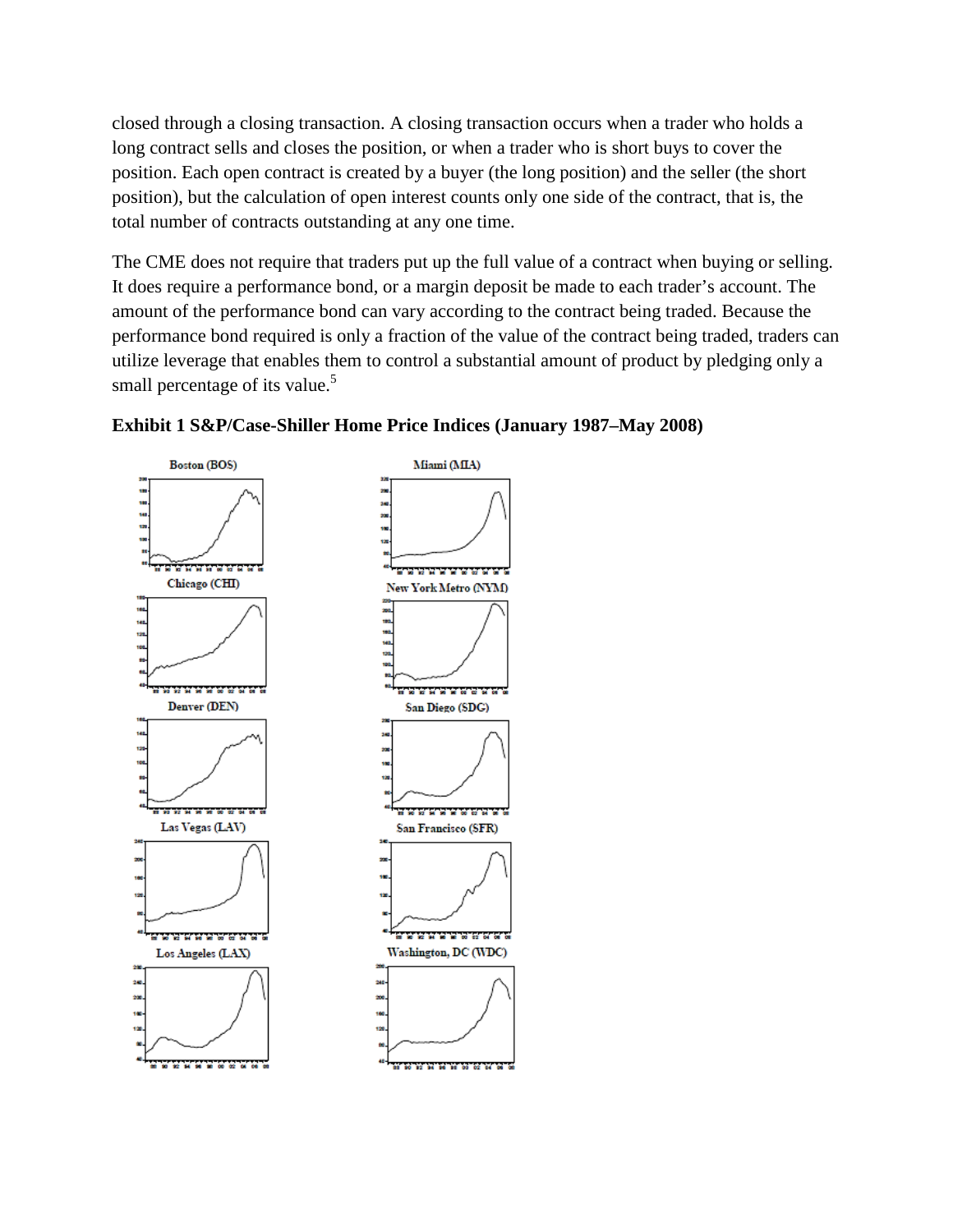| <b>MSA</b> | Jan. 87-Dec. 99 | Jan. 00–Dec. 06 | Jan. 07-May 08 | Jan. 87–May 08 |
|------------|-----------------|-----------------|----------------|----------------|
| <b>BOS</b> | 2.7%            | 7.6%            | $-3.4%$        | 3.9%           |
| <b>CHI</b> | 4.8%            | 7.4%            | $-7.8%$        | 4.8%           |
| <b>DEN</b> | 5.3%            | 4.5%            | $-3.3%$        | 4.4%           |
| LAV        | 3.1%            | 12.1%           | $-25.1%$       | 4.1%           |
| <b>LAX</b> | 4.0%            | 14.3%           | $-21.1%$       | 5.7%           |
| <b>MIA</b> | 2.9%            | 14.8%           | $-25.8%$       | 4.9%           |
| <b>NYM</b> | 2.2%            | 10.9%           | $-6.5\%$       | 4.5%           |
| <b>SDG</b> | 4.6%            | 12.5%           | $-20.1%$       | 5.5%           |
| <b>SFR</b> | 5.8%            | 10.8%           | $-18.5%$       | 5.9%           |
| <b>WDC</b> | 3.4%            | 12.6%           | $-12.7%$       | 5.3%           |
| <b>CUS</b> | 3.5%            | 11.5%           | $-13.9%$       | 5.0%           |

**Exhibit 2 S&P/Case-Shiller Home Price Indices (Average Annual % Changes)**

CSI futures prices can rise and fall continuously over the day as trading moves prices up and down. The value of a trader's position changes as prices change. The CME marks all positions to market twice each day. The exchange determines a price for each contract, and each trader's position is valued using the corresponding prices for the various contracts in the trader's account. If the value of the trader's account falls below a minimum level, the trader is required to deposit more money if he or she wishes to continue trading, if not, the exchange closes the account by selling off the trader's positions.

The price that the exchange uses to mark a position to market is called the *settle price*. The CME establishes the settle price in accordance with its Rule 813.6

# **Trading Volumes**

Futures exchanges like the CME are money-making enterprises so the futures contracts they trade must have sufficient demand to warrant the costs of trading. Trading volumes in CME housing futures have been low since the initiation of trading, and volumes over the 2007–2008 period are much lower (Exhibits 4–6). For example, average trading volume during the first nine months of 2008 was down 59% from the same period in 2007, and average open interest was 70% below what it was in 2007. During the first nine months of 2008, open interest averaged just 1,583 contracts.

From the initiation of trading in May 2006 through September 2008, a total of 7,579 housing contracts have traded on the CME (Exhibit 6). The largest number were for Miami (1,278) followed by Los Angeles (1,143), and New York (1,002). The least popular contracts were Denver (232) and Chicago (259).

# **Exhibit 3 CME Housing Futures Specifications**

| $\sim$<br>$\sim$<br>৲ै। ਮਦ<br>'Uh<br>ຼ<br>. | $\sim$ |
|---------------------------------------------|--------|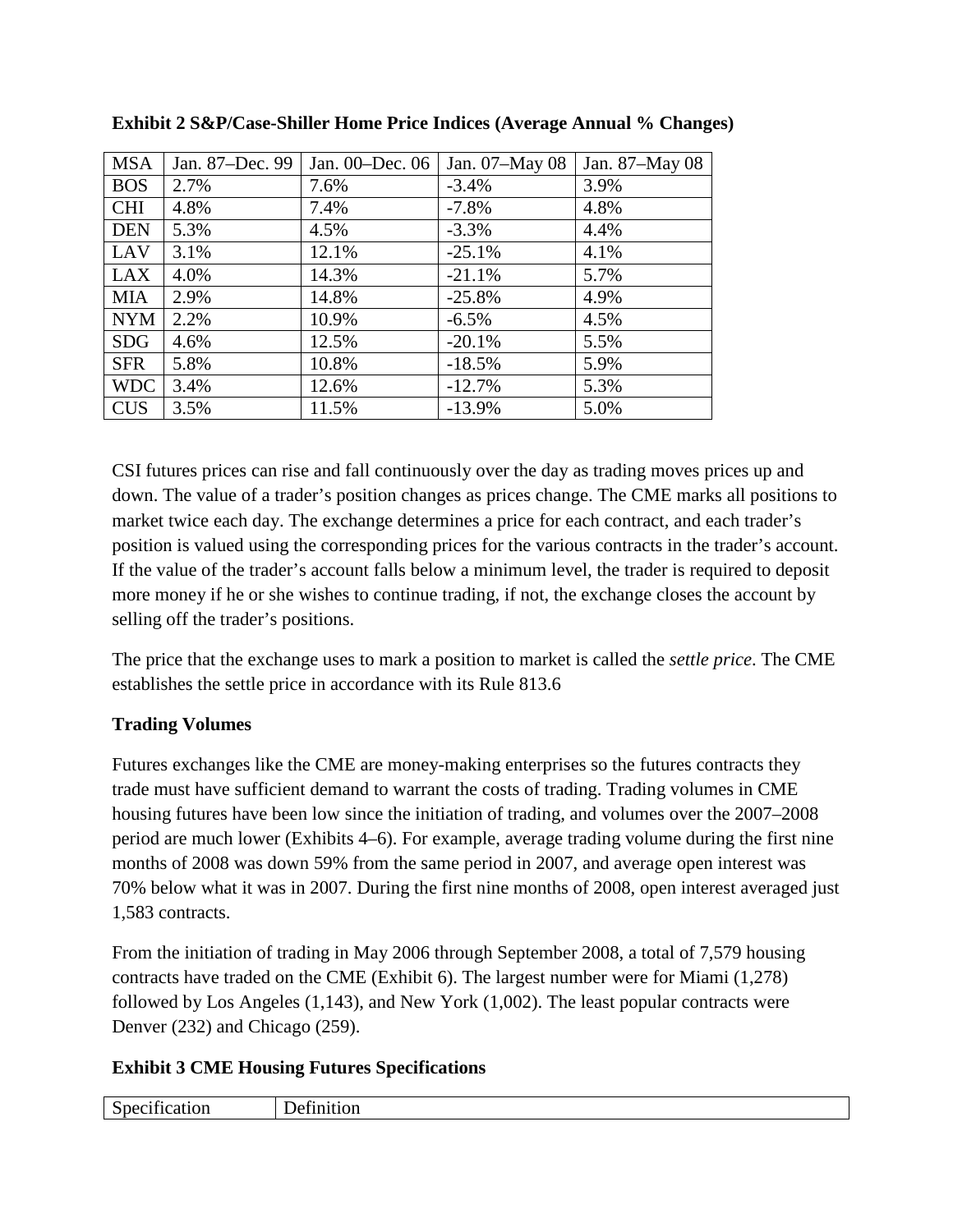| <b>Contract Size</b>       | \$250 multiplied by the Case-Shiller Home Price Index (CSI).                      |
|----------------------------|-----------------------------------------------------------------------------------|
| Minimum Price              | Increments of 0.20 or \$50.                                                       |
| Fluctuation                |                                                                                   |
| <b>Contract Months</b>     | February, May, August, November (February Cycle).                                 |
| Cash Index Release         | The last Tuesday of every calendar month at 8:00 a.m. CST.                        |
| Schedule                   |                                                                                   |
| <b>Last Trading Day</b>    | Trading ceases at 2:00 p.m. CST on the business day preceding the index           |
|                            | release day for the contract month.                                               |
| <b>Contracts Available</b> | Boston (BOS), Chicago (CHI), Denver (DEN), Los Angeles (LAX), Las                 |
|                            | Vegas (LAV), Miami (MIA), New York (NYM), San Diego (SDG), San                    |
|                            | Francisco (SFR), Washington, DC (WDC), and the 10-city composite                  |
|                            | index (CUS).                                                                      |
| Type of Trading            | Futures, options on futures, block trading (20 contract minimum),                 |
|                            | calendar spreads, regional spreads.                                               |
| Settlement                 | Contracts are settled against the spot value of the S&P/Case-Shiller®             |
|                            | Home Price Index (CSI) with a two-month lag using the index values for            |
|                            | the previous three months (previous quarter).                                     |
| <b>Trading Hours</b>       | Offered exclusively on the CME Globex <sup>®</sup> electronic trading platform on |
|                            | Sunday–Thursdays 5:00 p.m.–2:00 p.m. (CST) the next day.                          |
| Minimum                    | Depends on volatility of the housing market, purpose of the futures trade         |
| Performance                | (speculative or hedging), and if the position is an outright position or a        |
| Requirements               | spread.                                                                           |
| <b>Position Limits</b>     | 5,000 contracts.                                                                  |

Source: Housing Futures and Options: Contract Specifications. CME, May 2006.

The trading in housing futures contracts has been miniscule compared to the volume of other contracts traded on the CME. There were just 2,935 housing contracts traded during all of 2007, compared to the total CME trading volume of 2.2 billion contracts during  $2007$ .<sup>7</sup> The low popularity of housing futures trading makes the longer-term sustainability of the market an open question.

From the initiation of trading through September 2008, the ratio of average open interest to trading volume was 14.2, suggesting that the average holding period for a housing futures contract was 14.2 months. The long average holding period indicates that most housing futures contracts are held as part of a buy-and-hold strategy, in contrast to an intra-day trading strategy that is typical of more popular futures markets. $8<sup>8</sup>$ 

Shiller (2008) suggests that the low volume is the result of a dearth of market makers committed to the CME real estate futures market and the consequent lack of liquidity reflected in high bidask spreads. John Labuszewski (CME Group) explains the difficulties faced by market makers because of the unavailability of highly-correlated markets against which market makers can lay off their risk.<sup>9</sup> According to Labuszewski, market makers often attempt to close their books at the end of a trading session with no outstanding long or short positions. Ideally, they try to lay off any net long or short position at the end of the day by taking an opposite position in a related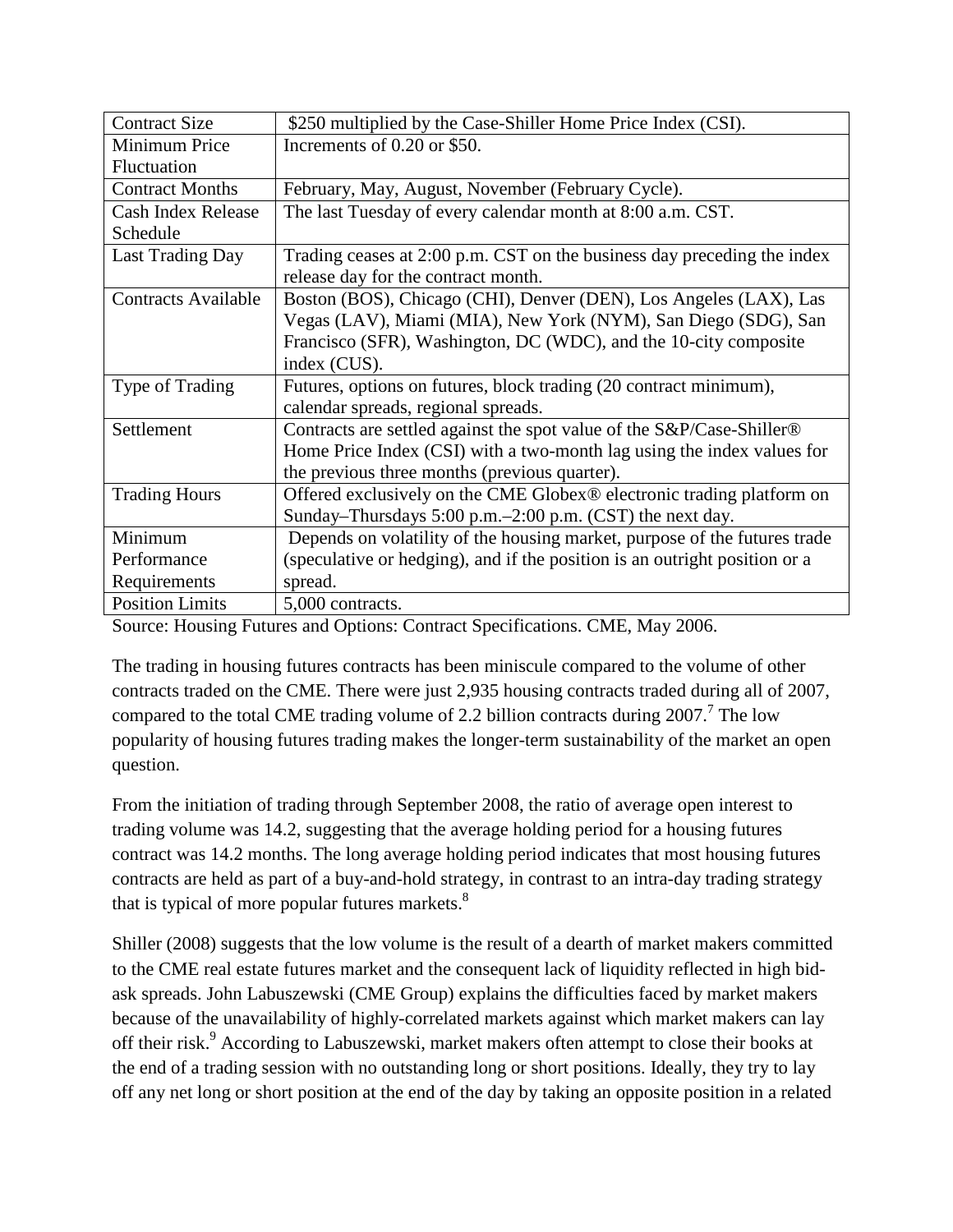market. Their business model is to profit from the bid-ask spread and remain unexposed to risk, but because of the lack of highly-correlated and liquid markets this has not been possible in housing futures. Consequently, the bid-ask spreads in the market may be at levels that discourage extremely active trading in favor of a buy and-hold approach. Of course, market makers could attempt to adjust spreads to attract a greater volume of customer orders, but this is problematic in a nascent market with limited or sporadic customer order flow.





**Exhibit 5 CME Housing Futures, Monthly Open Interest (May 2006–Sept. 2008)**



**Exhibit 6 CME Housing Futures, Number of Contracts Traded, by MSA (May 2006–Sept. 2008) Why Trade Housing Futures and Options?**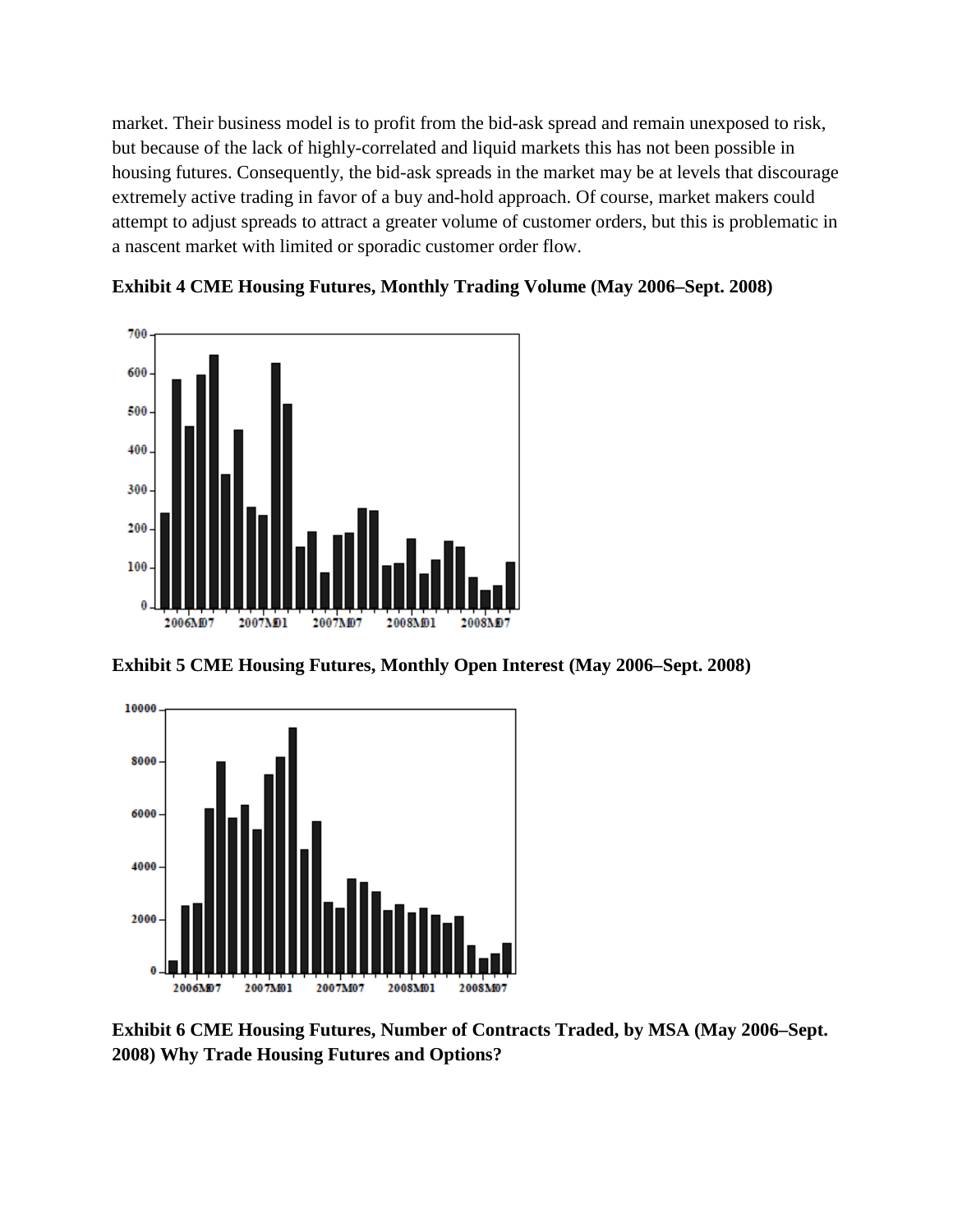

It is often argued that CSI futures and options offer exposure to a diversified single family housing portfolio without the costs of direct investment in the housing sector. The average returns and standard deviations of investments in a portfolio of stocks (S&P 500), T-bonds, Tbills, and the CSI 10-City Composite Index are shown in Exhibit 7. The returns are calculated using annualized data, 1987–2007. The average annual return and the standard deviation of annual returns for the CSI Composite Index are higher than T-bills but lower than stocks and Tbonds. However, the risk of the housing index, when assessed on the basis of the coefficient of variation (CV) is higher than T-bills, T-bonds, and stocks.

|                                             |                   |            |       | Stocks   T-Bills   T-Bonds   CSI Index |
|---------------------------------------------|-------------------|------------|-------|----------------------------------------|
| Ave. Annual Return   12.58%   4.77%   7.45% |                   |            |       | $15.86\%$                              |
| Std. Dev.                                   | $16.10\%$   1.69% |            | 8.58% | 7.92%                                  |
| Coeff. of Variation                         | 1.28              | $\pm 0.35$ | 1.15  | 1.35                                   |

**Exhibit 7 Returns and Risks, 1987–2007**  $(n = 21)$ 

The correlations of stock, T-bond, T-bill, and CSI Composite Index returns are shown in Exhibit 8. The correlations indicate that housing returns are negatively related to stocks, T-bonds, and Tbills.

#### *Portfolio Diversification*

Portfolio diversification is another major opportunity possibly afforded investors by the market in CSI futures and options. The risk-return characteristics of housing market investment suggest that housing is influenced by forces that are substantially different from those that affect stocks and bonds (Exhibit 8). Because of this, a number of researchers have suggested that including housing in a portfolio of other assets can improve portfolio performance. Among the many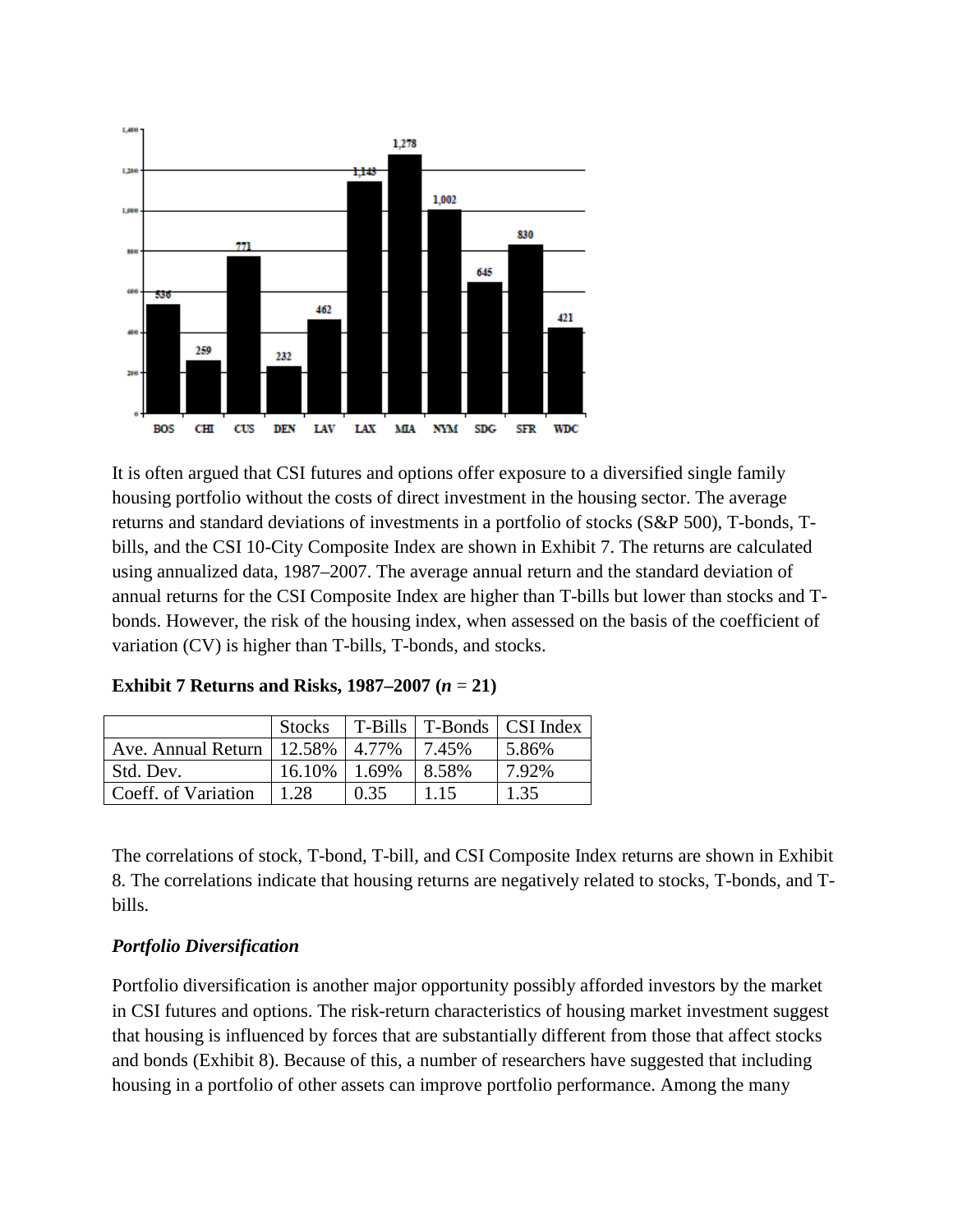studies in this area, see, for example, Webb (1990), Goetzmann (1993), Englund, Hwang, and Quigley (2002), Eichholtz, Koedijk, and de Roon (2002), and Jud, Wingler, and Winkler (2006).

Large investors who want exposure to housing but who do not want to invest in housing directly could buy housing futures. For small investors, mutual funds or exchange-traded funds (ETFs) might be developed to invest in housing as they have for other commodities like gold, oil, etc. So far, these kinds of vehicles have not been developed for housing futures, which simply may reflect a lack of demand on the part of investors. Tokic and Tokic (2008), however, suggest that the low volume and high bid-ask spreads in the housing futures market currently make this kind of activity very difficult.

|               |          | Stocks   T-Bills |          | T-Bonds   CSI Index |
|---------------|----------|------------------|----------|---------------------|
| <b>Stocks</b> | 1.000    |                  |          |                     |
| T-Bills       | 0.248    | 1.000            |          |                     |
| T-Bonds       | 0.151    | 0.285            | 1.000    |                     |
| CSI Index     | $-0.165$ | $-0.386$         | $-0.182$ | 1.000               |

**Exhibit 8 Correlation of Returns, 1987–2007**

# *Hedging*

CSI futures and options may make possible a variety of hedging strategies for individuals or institutions wishing to lay off some of their housing investment risk. Businesses or individuals (e.g., developers, builders, mortgage lenders, and others) whose wealth or profitability is linked to housing values may find they can reduce their risk by selling housing futures or buying put options for protection against a fall in housing values. For example, a builder or developer with a large inventory of unsold homes may want to hedge the risk of a fall in prices by going short in the futures market or buying puts on housing futures.

Case, Shiller, and Weiss (1991) and Case and Shiller (1996) explain how mortgage insurers might gain by selling housing futures or buying puts on housing futures to hedge their risk of higher defaults that occur when housing prices fall. Shiller and Weiss (2000) also explain how a housing futures market might make possible the sale of home equity insurance. To do so, an insurance company would need a mechanism to lay off the risk of widespread housing price declines. The existence of a market in housing futures provides an insurance company offering home equity insurance a way to hedge itself against falling housing prices, and it might allow the companies to sell down-payment insurance and price guarantees on new homes (Shiller, 1993). Caplin et al. (2003) describe the development and implementation of a home equity insurance program launched in 2002 in Syracuse, New York. They find that the implementation of the program was feasible.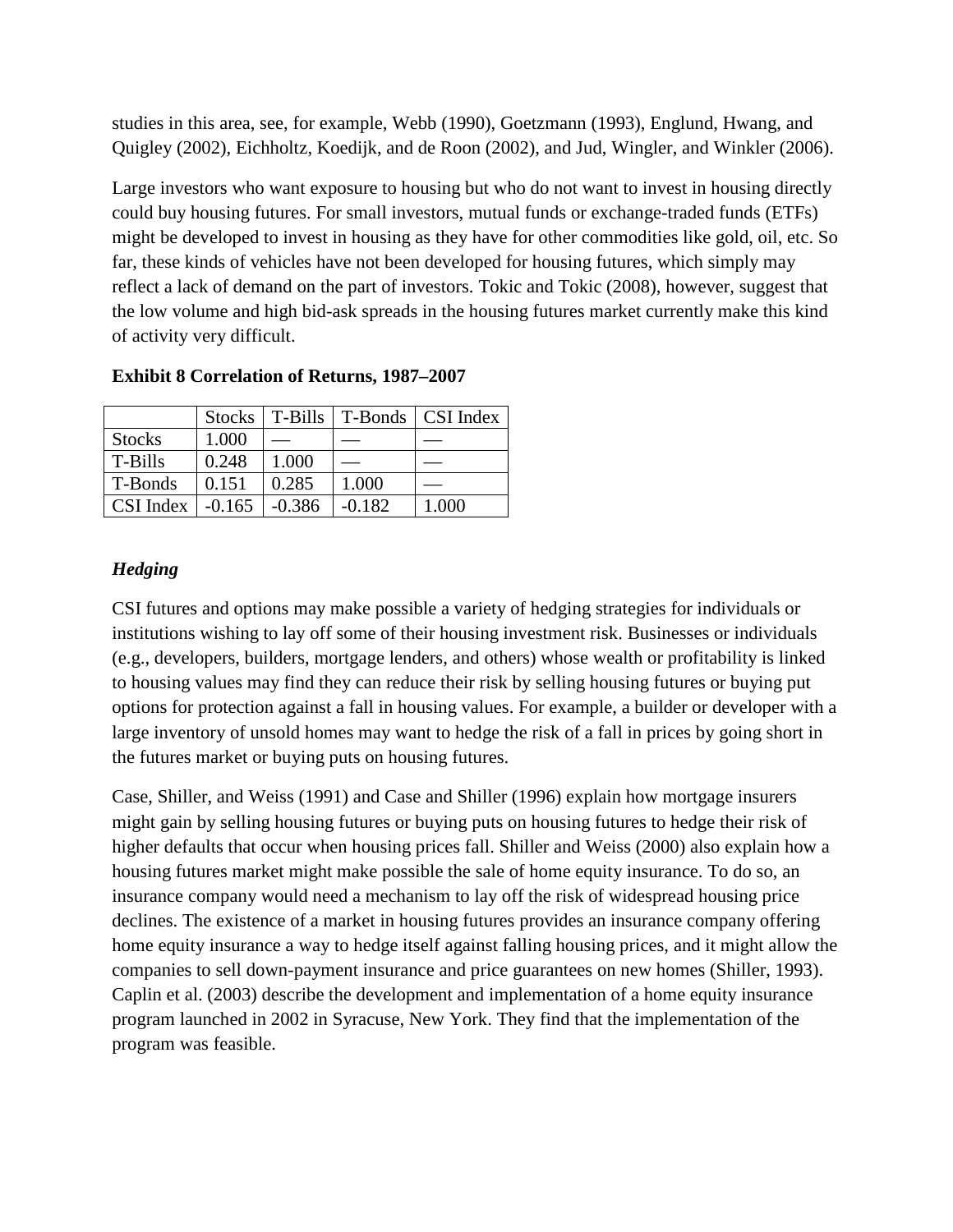A problem with these kinds of hedging strategies, as indicated by Tokic and Tokic (2008), is the lack of a large number of buyers for housing futures. As a result, the market has been thin and bid-ask spreads have been high, making a lot of hedging activity too expensive.

#### *Speculation and Price Discovery*

Establishment of a housing futures market may provide important information about the future course of actual housing prices. Futures market prices that are established in a well-functioning market reflect the expectations of speculators, hedgers, and other informed investors about the future path of spot market prices. Speculators, for example, buy or sell future contracts depending on their expectations of future spot prices. They hope to profit from their forecasts of future spot prices by buying or selling in the futures market. Competition among competing views of the future means the prevailing prices are a balanced reflection of overall market expectations. Thus, futures market trading provides a continuous and widely-available source of information on the future direction of housing prices, which may prove useful to a wide variety of applications in the larger economy. According to Tokic and Tokic (2008), however, the current housing futures market does not have sufficient liquidity to allow a lot of speculation. Bid-ask spreads are too high for speculators to profit from rapid entry and exit.

### **The Theory of Futures Pricing**

The cost-of-carry model is a theory of futures prices that is often applied to financial futures (Fama and French, 1987). The cost-of-carry model suggests that the futures price will be equal to the spot price plus the cost of carry (storage, insurance, etc.). The linkage between the spot and futures price is thought to derive from the choice of either (1) buying the product on the spot market and carrying it into the future or (2) purchasing a contract for future delivery on the futures market. If the returns from one strategy are greater than another, arbitrageurs are assumed to act to close the gap by buying the spot and selling the future or vice versa. Such arbitrage is relatively easy in financial markets but can be difficult in housing markets especially when closing the gap involves selling the spot market. As a result, the linkage between spot and futures prices is thought to be much looser in housing markets.

Almost 80 years ago John Maynard Keynes (1930, pp. 142–44) set forth a theory of commodity futures pricing. According to Keynes, the price of a futures contract normally will be set below the *expected* future price of the commodity. The difference between the expected future price and the price of the commodity on the futures exchange reflects a ''risk premium'' sufficient to induce speculators to assume the risk of future price fluctuations.

Hicks (1939, p. 138) credits Keynes when he discusses futures markets. Hicks asserts that futures prices are nearly always set by speculators ''who seek a profit by buying futures when the futures price is below the spot price they expect.'' Speculators will only be willing to buy futures contracts so long as the price is below the spot price they expect to prevail in the future. On the other hand, hedgers seek to lay off the risk of future price fluctuations. Therefore, hedgers are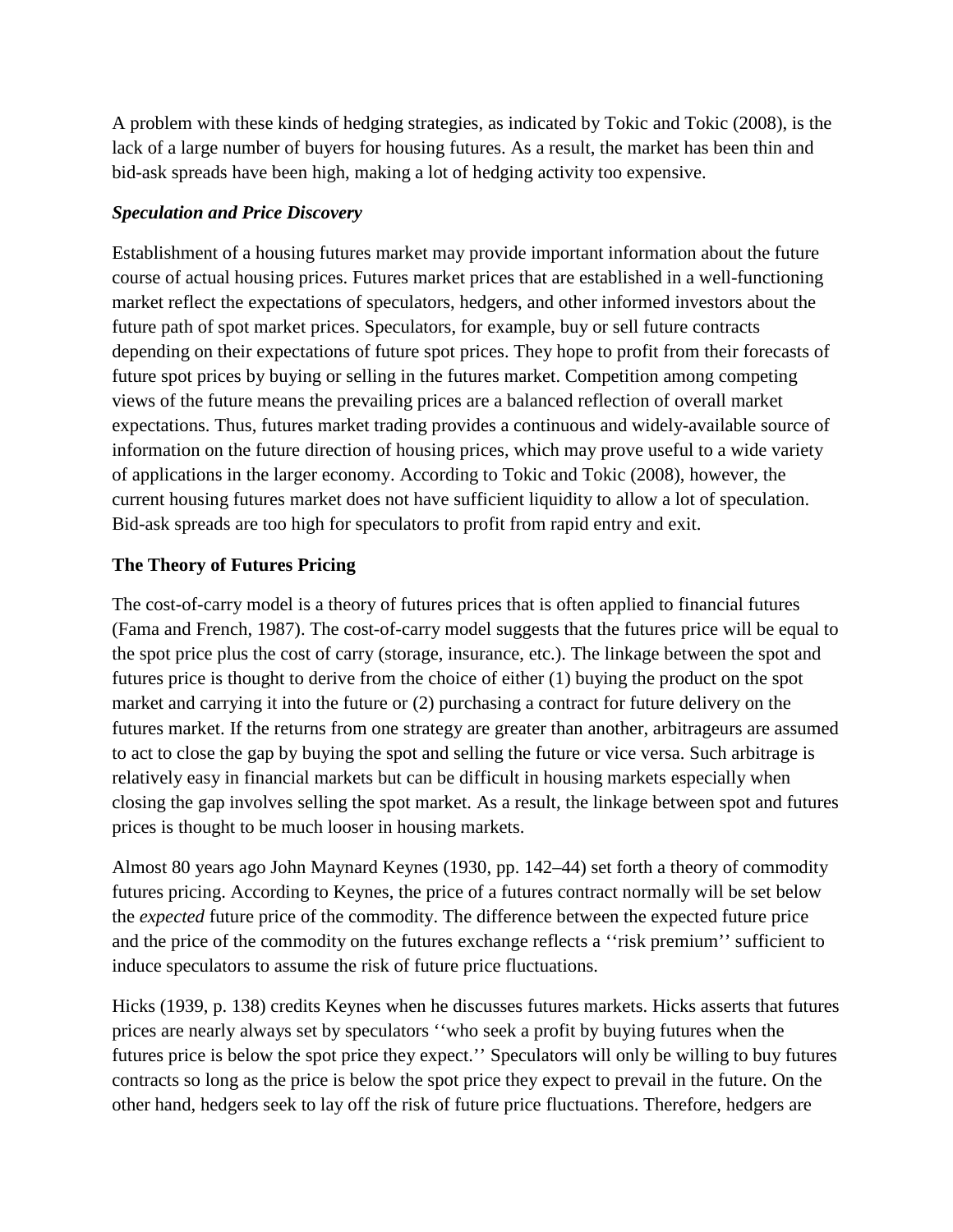willing to accept a price that is below the expected future spot price in order to guarantee a price certain in the future.

Keynes (1930) refers to the difference between the *expected* spot price and the futures price as ''normal backwardation.'' In market language, there is ''backwardation'' whenever the futures price is below the current spot price. Alternatively, when the futures price is greater than the spot price, there is ''contango.'' Hicks (1939, p. 138), however, asserts that even when the spot price is not expected to change, the futures price will be below the spot price by an ''an amount which hedgers have to hand over to speculators in order to persuade the speculators to take over the risks of the price fluctuations in question.''

Exhibit 9 illustrates the case of ''normal backwardation.'' In Panel A, the spot price (P) is equal to the expected future price  $(E)$ , but the futures price  $(F)$  is less than  $(P)$  and  $(E)$  by an amount that reflects the risk premium on futures contracts, or the speculator's reward for risk.

# **Exhibit 9 Futures Pricing with ''Normal Backwardation'' under Alternative Spot Price Expectations**

Panel A: Futures price below spot price and expected future price



Panel B: Futures price above spot price but below expected future price



Panel C: Futures price below spot price and expected future price

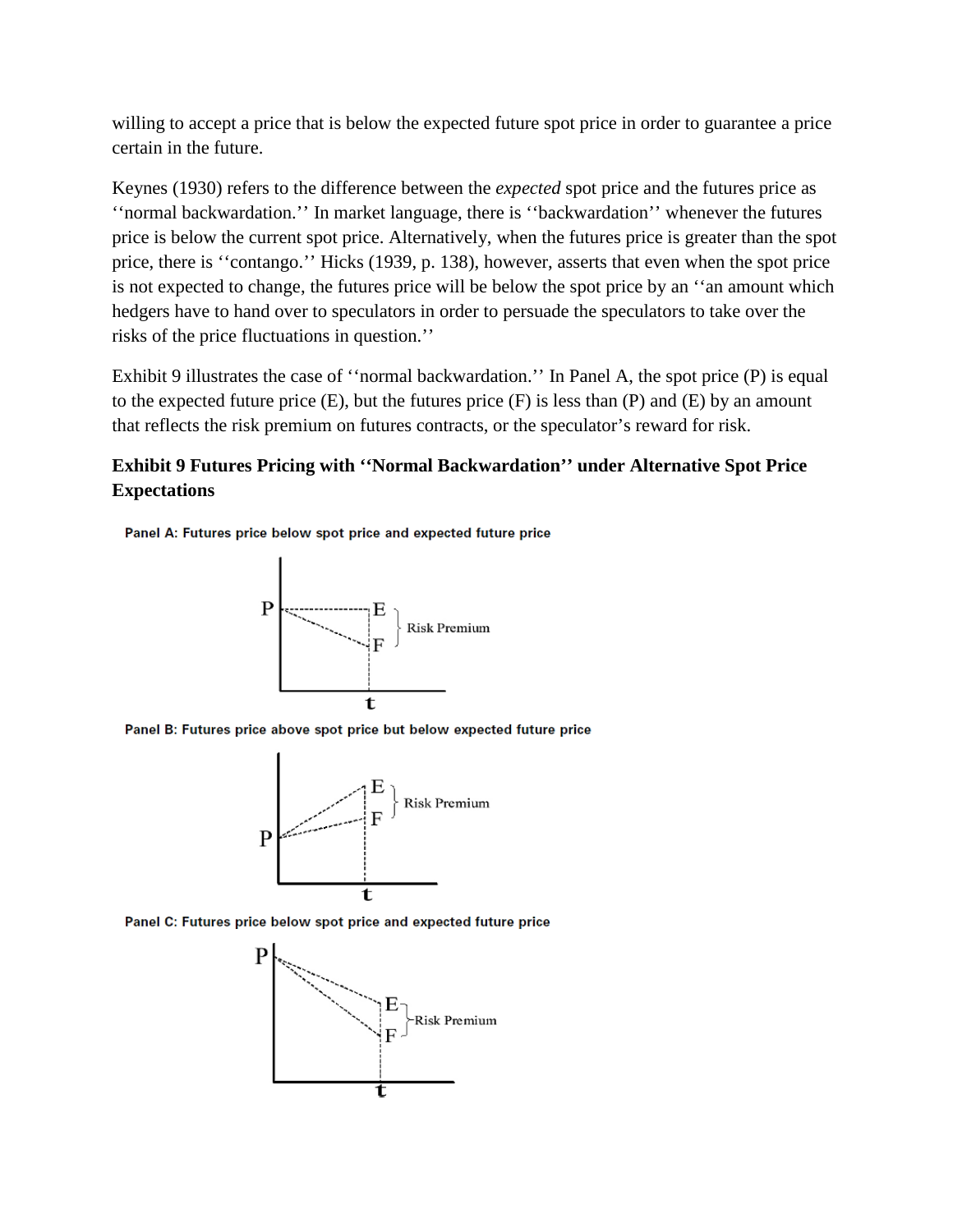In Panel B of Exhibit 9, the expected future price (E) is greater than the spot price (P), but the futures price (F) is still less than (E) by the amount of the risk premium. Likewise in a falling market, where  $(E)$  is less than  $(P)$ , the futures price  $(F)$  will still be less that  $(E)$  by the amount of the risk premium, as shown in Panel C. Keynes (1930) speculated that the level of ''normal backwardation,'' or the size of the risk premium, was about 10% in organized commodity markets.<sup>10</sup>

The Keynesian/Hicks model suggests that speculators will earn a rate of return. They earn this return because they provide the service of taking on the price risk that the hedger does not wish to bear. Permitting speculators to earn a positive rate of return means that the futures price will not normally settle at the weighted average expected spot price. Futures prices will always be downwardly biased estimates of expected future spot prices (Cootner, 1960), and overtime the price of a futures contract will tend to rise as the contract nears maturity.

In contrast to the Keynesian/Hicks model, there is the theory put forward by Hardy (1940). He asserted that for many speculators a futures market offers the same attraction as casino gambling. Instead of insisting on a positive return for taking on the risks of price fluctuations from the hedger, speculators are willing to pay for the privilege of gambling on the exchange instead of in the casino.

A number of empirical studies have examined the size of risk premium in commodity futures markets. Studies by Bodie and Rosansky (1980), Greer (2000), and Gorton and Rouwenhorst (2004) report returns for portfolios of fully-collateralized futures contracts. The contracts are collateralized by investments in T-bills, thus, the reported returns include the interest on the Tbills, as well as the gains or losses from the movements in prices. This is done to control for the effects of leverage and allow comparisons with the returns on other classes of assets.

The studies by Bodie and Rosansky (1980), Greer (2000), and Gorton and Rouwenhorst (2004) report returns and risks on commodity futures that are close to the returns and risks on common stocks recorded for comparable time periods, suggesting that commodity futures and common stocks have about the same risk premiums and levels of risk. The positive return in excess of the risk-free rate lends support to the Keynesian/Hicks model.

Fama and French (1987) examine the returns for 21 commodities from 1967 through 1984. Of the 21 commodities, they find 19 recorded positive returns, and when all 21 commodities are combined into a single portfolio, they find an average monthly return of 0.54% (6.5% annualized). The authors conclude that their results are consistent with the Keynesian/Hick theory of ''normal backwardation.''

In contrast, several studies have reported that risk premiums in commodity futures are nonexistent. Dusak (1973) examined the returns and risks of investments in three commodities (corn, soybeans, and wheat) from 1952 through 1967. She reports average returns that are close to zero, while the variability of returns is close to that of common stocks over the same period. Similar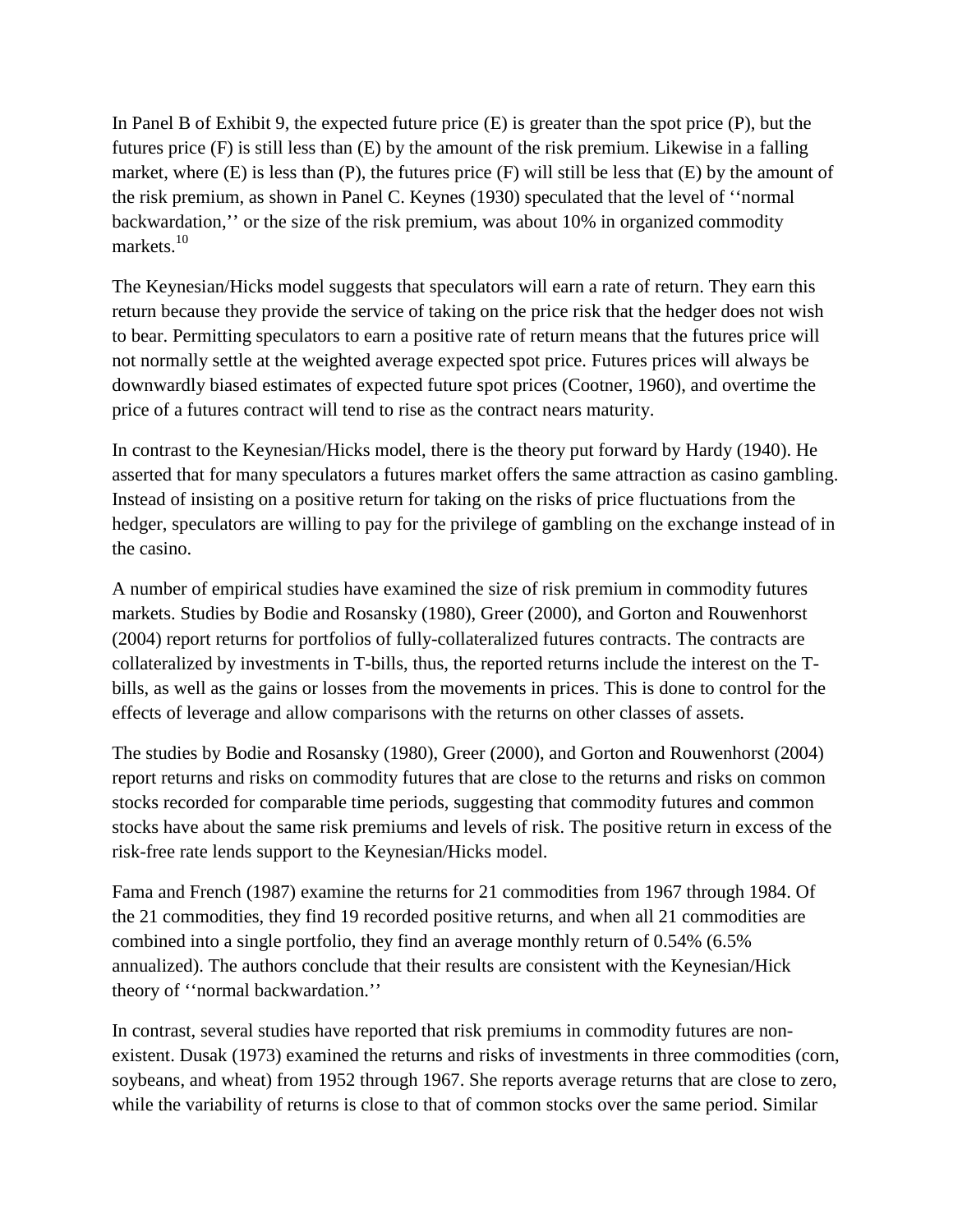results were reported by Bessembinder (1992). Looking at 16 non-financial commodities from 1967 through 1989, he finds only 1 of the 16 commodities recorded a significant non-zero return. Kolb (1996) reports similar findings. He examined returns for 33 commodities from 1969 through 1992. Twenty-one of the commodities had returns that did not differ significantly from zero. Nine recorded returns that were significantly positive, while three had returns that were significantly negative. These findings do not accord with the Keynesian/Hicks model but are more in line with Hardy's gambling theory.

#### **Risks and Returns in Housing Futures**

Jud and Winkler (2008) examine the returns and risks of investments in housing futures. They employ data on daily housing futures prices obtained from the CME from May 2006 through May 2007, covering the trading of 11 separate contracts. On every day that a housing futures contract opened (the housing futures market is very thin and contracts do not always trade every day), a long contract was assumed to be purchased and held to maturity. This resulted in following the returns on 1,018 individual futures contracts. The purchase price was assumed to be the average of the open and settle price for the day. The contracts were assumed to be fully collateralized by an equivalent investment in T-bills, so that the total return to the investment included the accumulated interest on the T-bills. This approach followed the work of Bodie and Rosansky (1980).

Jud and Winkler (2008) report that the average return on all 1,018 contracts for the 11 areas was 8.6%, with a standard deviation of 12.6%. The highest average returns were recorded in New York (NYM), Chicago (CHI), and Miami (MIA). The lowest returns were registered in Los Angeles (LAX) and Denver (DEN). The highest risk area when ranked on the basis of the coefficient of variation was LAX. San Francisco (SFR) and Chicago (CHI) had the lowest risk.

Jud and Winkler (2008) also find a large difference between the performance of the S&P/Case-Shiller Home Price Indices (spot prices) and the returns on the collateralized housing futures contracts. The average annualized monthly percentage change in the associated S&P/Case-Shiller Home Price Indices across all 11 areas during the period May 2006 through March 2007, was -3.4%, while investment in fully collateralized housing futures returned an annualized average of 8.6%. These results conform to Keynes' (1930) theory of ''normal backwardation,'' because speculators appear to earn substantial risk premiums even in a falling market (shown in Exhibit 9, Panel C).

The work of Leventis (2008) is supportive of Jud and Winkler's (2008) results. He shows that housing futures prices are not unbiased estimates of future housing prices because they tend to be set below the expected future spot price. Leventis tracked the movements of futures prices from December 2006 to September 2007 for Los Angeles, New York, and the 10-city national CSI. He reported that futures prices tend to rise as the contracts near maturity and to converge to the CSI at maturity. Prior to maturity, the futures price tends to be consistently less than the ultimate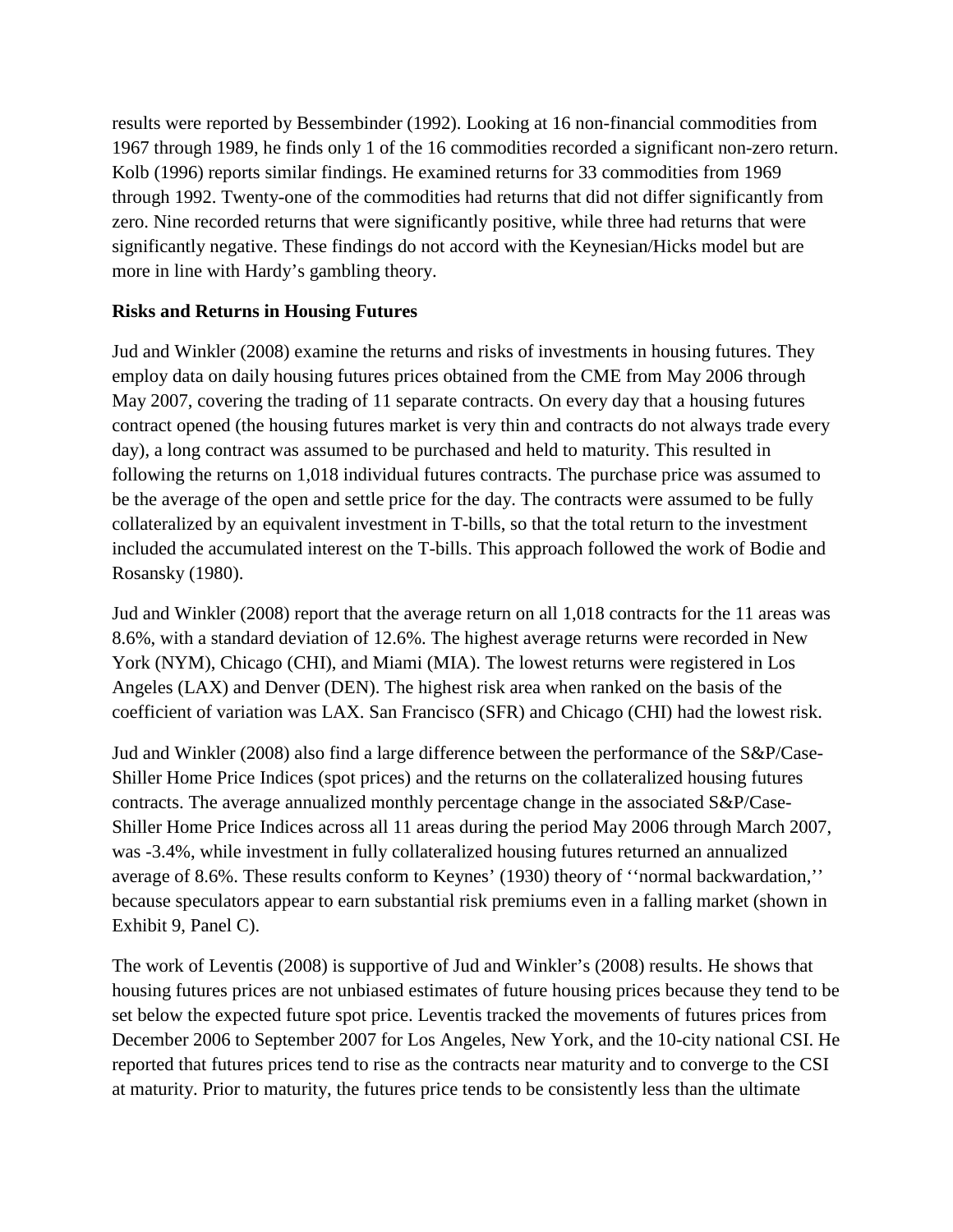value of the CSI at maturity. Leventis' findings are similar to those reported by Reiss (2008), who provides further evidence that futures prices are downwardly biased estimates of home prices.

The research reported here suggests that expected movements in housing prices are not a basis for returns to investors in futures. Futures investors earn above normal profits only when the spot price at maturity turns out to be higher than expected when they purchased the futures contract. A futures contract accordingly is a bet on the direction and magnitude of the future spot price, with holders of long futures contracts benefiting when spot prices exceed market expectations. Unless an investor has special knowledge of the future direction of spot prices, his expected returns in the long run should approach the risk-free rate plus an appropriate risk premium.

### **Additional Evidence**

This section provides additional empirical evidence on the returns and risks of housing futures. Here we extend our earlier analysis (Jud and Winkler, 2008) using new data on daily housing futures prices from May 2006 through May 2008. The data track the trading of 11 separate contracts. On every day that a housing futures contract opens, a long contract is assumed to be purchased and held to maturity. This results in tracking the returns on 1,952 individual futures contracts. The purchase price is assumed to be the average of the open and settle price for the day.

Exhibit 10 shows the average annualized price returns on contracts traded from May 2006 that matured on or before May 2008.11 Note that the returns do not include any interest that may have been earned on securities pledged as collateral for the futures contracts. Accordingly, the returns represent the average returns only from price appreciation.

The average return on all 1,952 contracts for the 11 areas was 2.28%, with a standard deviation of 13.01%. The highest average returns were registered in New York (5.17%), Boston (4.80%), and Chicago (3.74%). The lowest returns were recorded in San Francisco ( $0.08\%$ ), Las Vegas (1.12%), and the 10-City Composite (1.52%).

| Area                | $\overline{N}$ | Ave. Return | Std. Dev. | $t$ -value | Coeff. of Var. |
|---------------------|----------------|-------------|-----------|------------|----------------|
| Boston (BOS)        | 117            | 4.80%       | 7.74%     | $6.67*$    | 1.61           |
| Chicago (CHI)       | 86             | 3.74%       | 10.55%    | $3.27*$    | 2.82           |
| Denver (DEV)        | 81             | 2.11%       | 7.63%     | $2.47*$    | 3.62           |
| Los Angles (LAX)    | 291            | 2.07%       | 19.59%    | $1.80*$    | 9.48           |
| Las Vegas (LAV)     | 117            | 1.12%       | 11.29%    | 1.07       | 10.08          |
| Miami (MIA)         | 348            | 2.03%       | 12.69%    | $2.98*$    | 6.24           |
| New York (NYM)      | 200            | 5.17%       | 6.49%     | $11.24*$   | 1.26           |
| San Diego (SDG)     | 171            | 1.61%       | 18.75%    | 1.12       | 11.63          |
| San Francisco (SFR) | 193            | $-0.08%$    | 9.13%     | $-0.11$    | 120.82         |

#### **Exhibit 10 Returns and Risks on Housing Futures Contracts**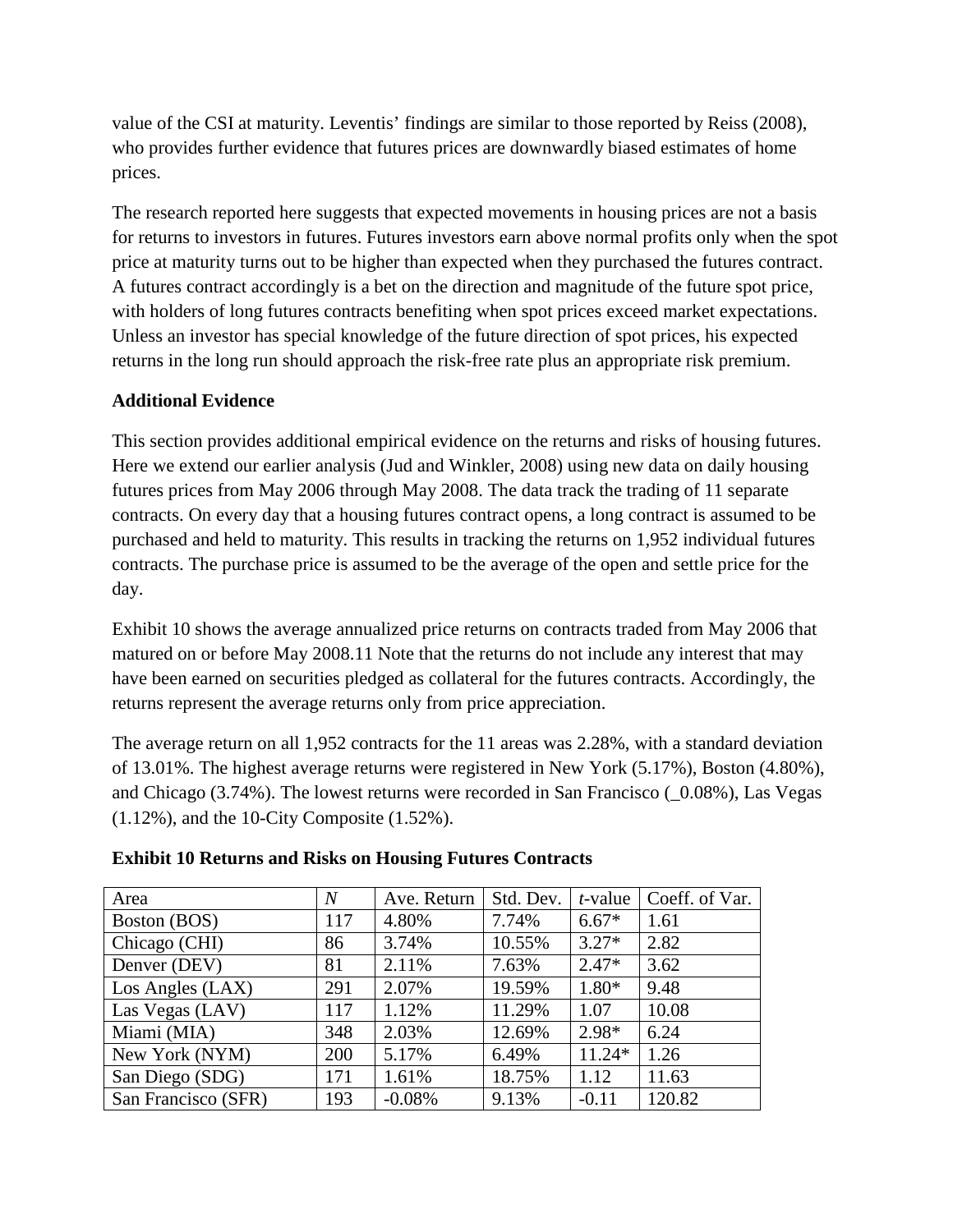| Washington, DC (WDC)          | 128 | 2.61%           | 15.21% | $1.93*$  | 5.84 |
|-------------------------------|-----|-----------------|--------|----------|------|
| 10-City Composite (CUS)   221 |     | 1.52%           | 6.72%  | $3.36*$  | 4.41 |
| All Areas                     |     | $1,952$   2.28% | 13.01% | $17.75*$ | 5.70 |

Note: \*Statistically significant at the 0.05 level using a one-tail test.

*T*-tests of the significance of the return averages reveal that all but 3 of the 11 area mean returns are statistically significant from zero at the 0.05 level using a one-tail test. The average of all 11 areas, which includes 1,952 contracts, also is statistically significant at the 0.05 level and above. The results support our earlier work suggesting that speculators earn significant risk premiums.

The highest risk areas when ranked on the basis of the coefficient of variation are San Francisco, San Diego, and Las Vegas. The lowest risk areas are New York, Boston, and Chicago. Interestingly, the New York metro area has both the highest average returns and the lowest risk.

### *Futures versus Housing Market Returns*

One of the motivations of investment in housing futures is often thought to be the ability to capture the returns associated with housing investment without the costs of direct investment in housing. Our data allow us to examine the suitability of futures investment as a substitute for direct investment in housing. To do this, we calculated the returns earned by direct purchase of the CSI and compared it to the average return earned from investment in futures. Alongside each of our 1,952 futures contracts, the CSI for the corresponding city was assumed to be purchased in the same month as the futures contract and held until the futures contract matured. At maturity, the value of the CSI equaled the maturity value of the futures contract.

The correlation coefficient between the two return series is 0.50. As shown in Exhibit 11, the average return on the 1,952 futures contracts was 2.28%, with a standard deviation of 13.01%. In comparison, direct investment in the CSI produced an average annual return of -2.74%, with a standard deviation of 4.10%, suggesting that direct investment in housing has lower returns and risks relative to investments in housing futures (Exhibit 11). This result accords with Gorton and Rouwenhorst (2004), who compared the returns earned from commodity futures with direct purchase of the commodities. They found that the historical returns from investments in commodity futures have far exceeded the returns earned by direct investments in the commodities themselves.

**Exhibit 11 Comparative Returns from CSI and Housing Futures Contracts (Annualized percentage returns)**

| Statistic | <b>CSI</b> | <b>Futures</b> |
|-----------|------------|----------------|
| Mean      | $-2.74$    | 2.28           |
| Median    | $-1.52$    | 2.40           |
| Max.      | 4.21       | 186.20         |
| Min.      | $-19.99$   | $-79.10$       |
| Std. Dev. | 4.10       | 13.01          |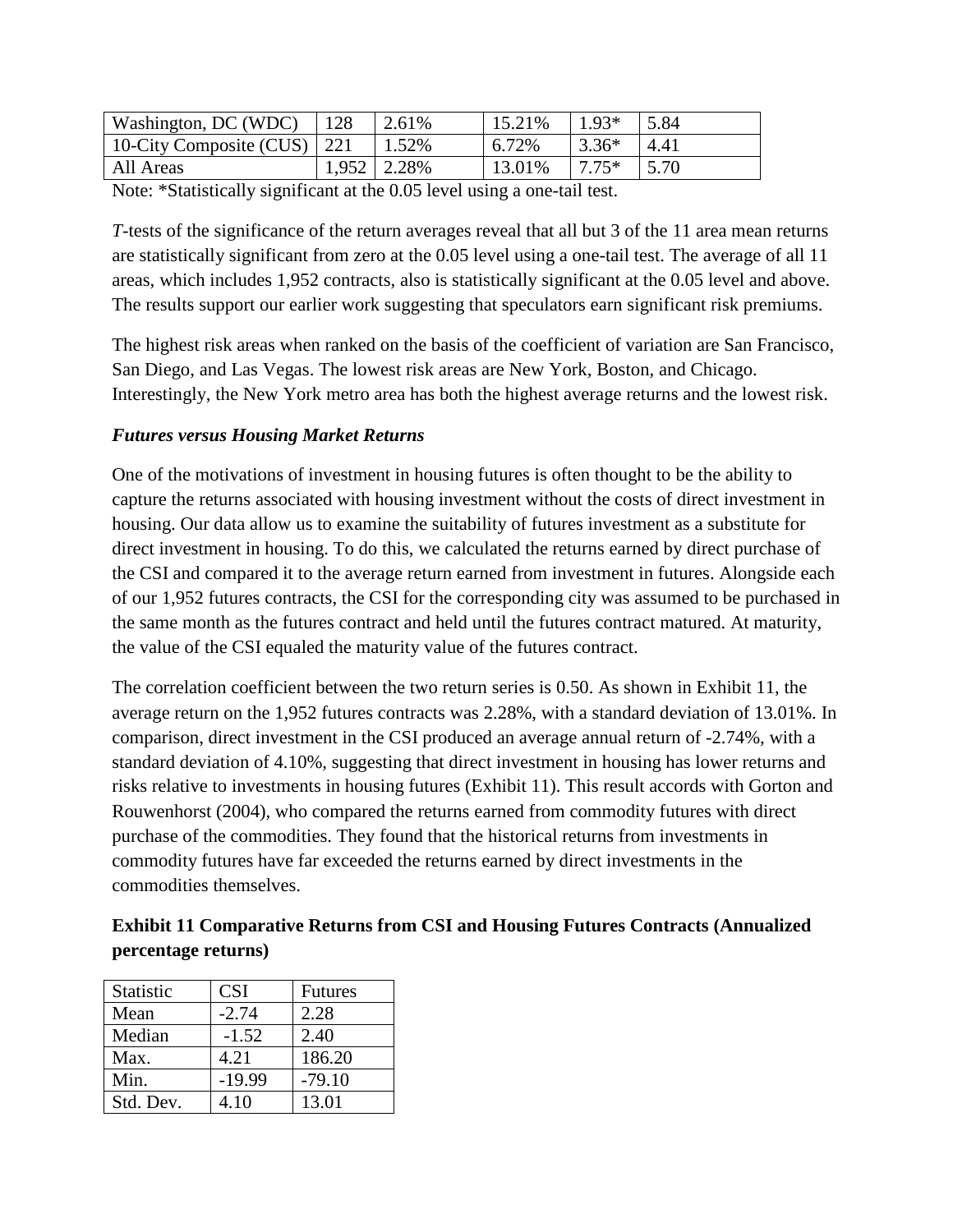| <b>Skewness</b> | $-1.84$  | 5.06       |
|-----------------|----------|------------|
| Kurtosis        | 6.65     | 64.75      |
| Jarque-Bera     | 2,183.39 | 318,437.30 |
| Probability     | 0.00     | 0.00       |

Exhibit 11 reports the Jarque-Bera test statistics for normality of the return distributions. The low reported probability suggests rejection of the null hypothesis of a normal distribution for both CSI and housing futures returns. The CSI returns are skewed to the left and more peaked than a normal distribution, while the futures returns also are more peaked but skewed to the right.

#### *Forecasting Housing Prices with Futures*

Another oft-cited virtue of futures prices is their utility in forecasting future spot prices. For example, media reporters and housing economists have begun to employ housing futures prices as indicators of the future path of housing prices.<sup>12</sup> In this section, we present evidence of the value of futures prices as unbiased predictors of future housing values.

For each of the 1,952 futures contracts that we tracked, we compute a predicted percentage change in housing prices by comparing the futures price at which the contract is purchased (*Ft*) with the CSI at the time of purchase  $(HP_t)$ . The predicted percentage price change is:

Predicted % Change in Housing Prices  $= ((F_t - HP_t)/HP_t) * 100$ .

We compare this to the actual percentage change in housing prices over the term of the contract (*n*), which we compute as follows:

Actual % Change in Housing Prices =  $((HP_{t+n} - HP_t)/HP_t) * 100$ .

Exhibit 12 plots the relationship between the predicted and actual housing price changes. The estimated regression equation between the predicted and actual percentage changes is (*t*-values shown in parenthesis):  $13$ 

Actual % Change =  $-0.896 + 0.662$  \* Predicted % Change. (7.38) (21.00)  $R^2 = 0.18$ ,  $n = 1.952$ 

The relationship is statistically significant at the 0.01% probability level, although there remains substantial unexplained variation between the predicted and actual changes, as evidenced by the low value of R2. The estimated beta coefficient of 0.662 is significantly less than one, indicating that futures prices are not unbiased estimates of actual future housing prices. In our sample, when actual housing prices trended down, futures prices tended to overestimate the actual decline in prices. This is illustrated in Exhibit 9 (Panel C) above.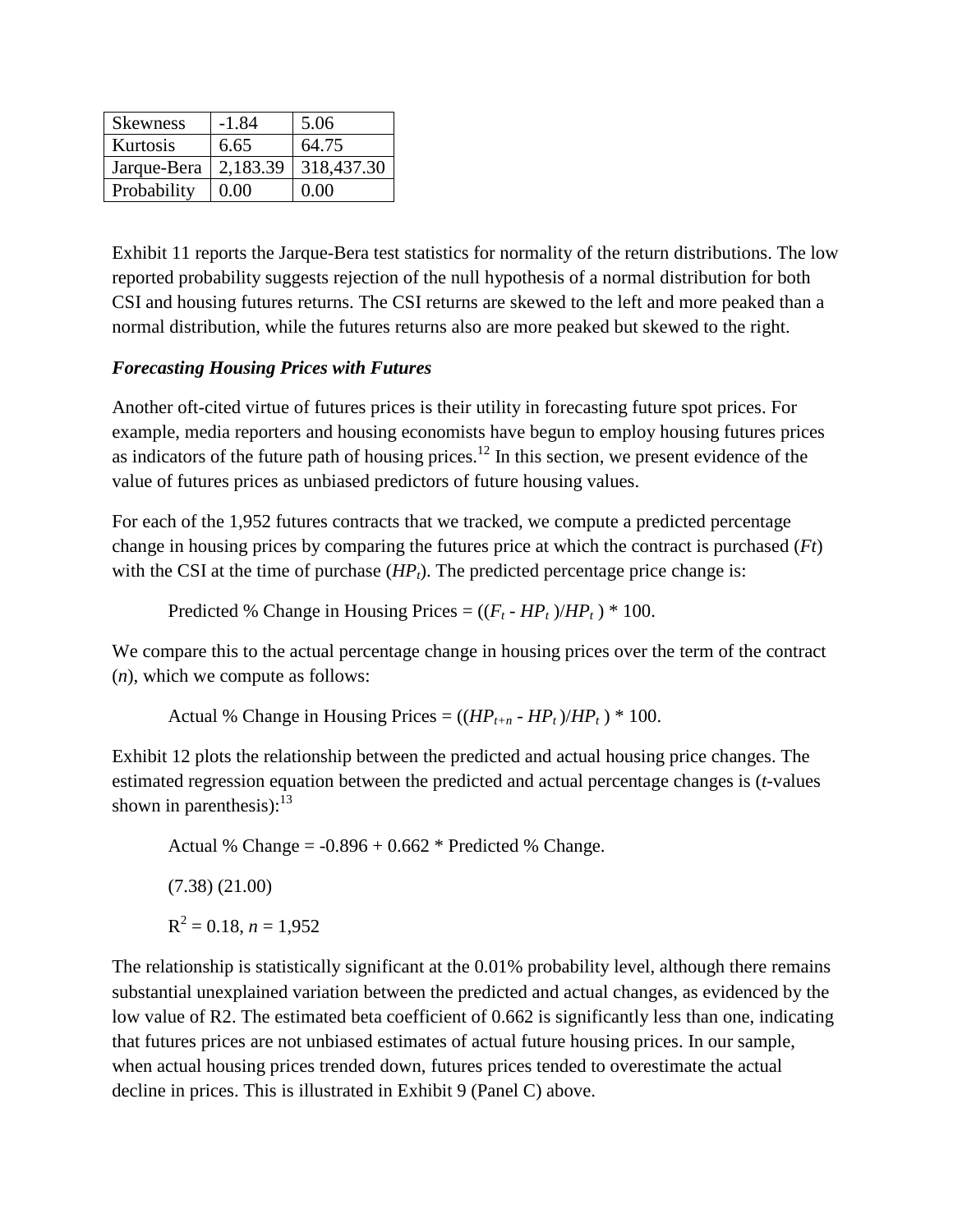**Exhibit 12 Predicted and Actual Changes in Housing Prices**



These results conform to the expectations of the Keynesian/Hicks model. Because speculators earn a positive rate of return, futures price will not normally settle at the weighted average expected spot price. Accordingly, futures prices will always be downwardly biased estimates of expected future spot prices. A possible explanation for this phenomenon is that there are more people who are willing to sell housing futures than to buy them. Sellers may be individual contractors, large home builders, or companies whose product sales are closely correlated with housing prices. Buyers of these contracts are primarily speculators, because it is unlikely that anyone is expecting deliveries of housing in the future that need to be hedged with long contracts. Speculators must, therefore, be compensated for taking on this risk.

#### **Conclusion**

The CME housing futures market provides a market where hedgers and speculators can transfer housing risk. The market also offers a number of avenues for further housing-related research.

The research and empirical data examined here indicate that speculators earn significant risk premiums for assuming the risk of future fluctuations in housing prices.

But the returns and risks earned by investors in housing futures appear to be substantially different than the risks and returns earned by those who invest in housing directly. Indeed, investors who are long in housing futures appear to earn significant positive returns even when housing prices are falling.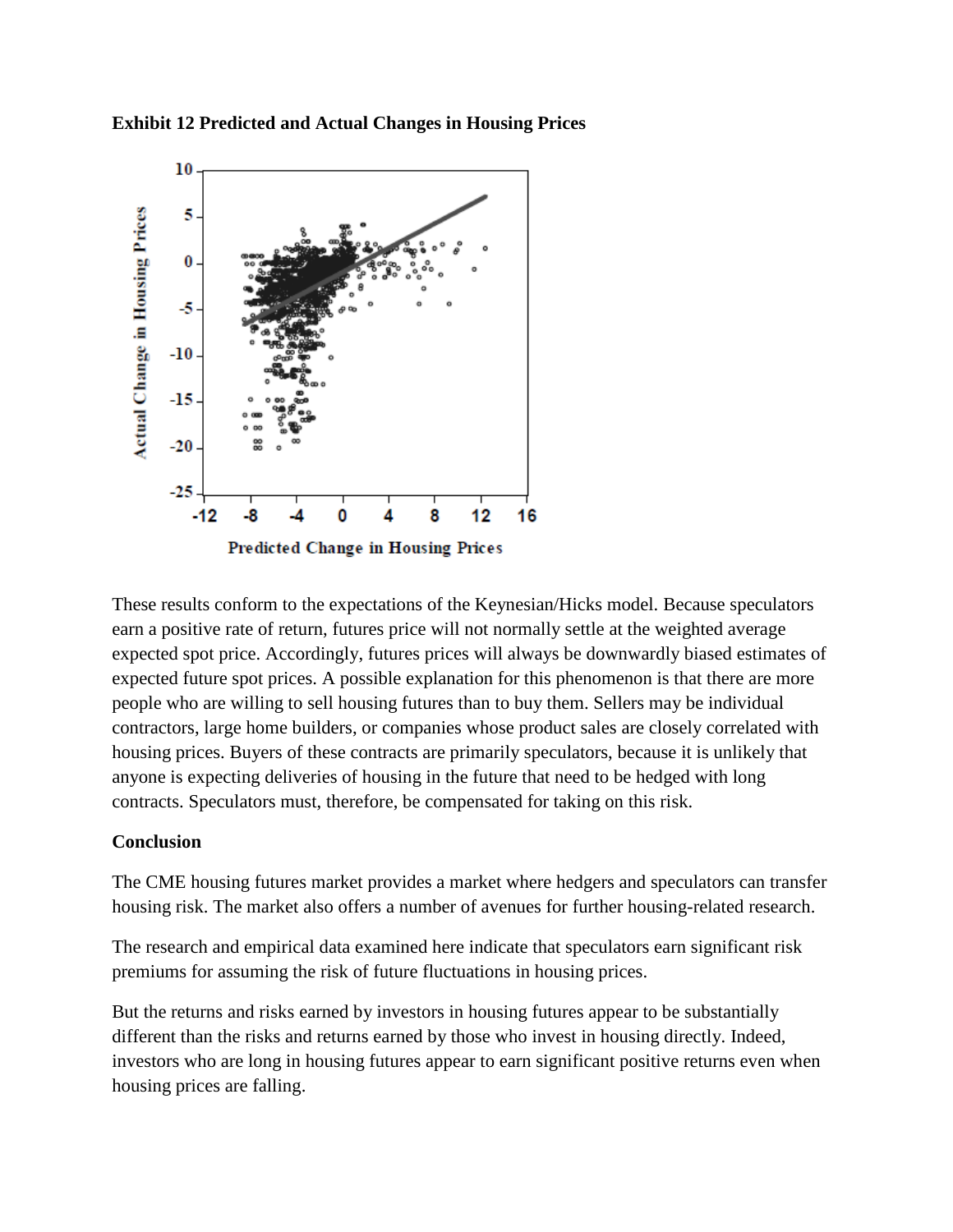The risk premiums earned by future market speculators appear to vary widely among the 11 areas examined. Why this occurs and the factors responsible for the variation merit examination.

Because the risks and returns of housing and housing futures are not the same, the contribution of housing futures to a portfolio of stocks, bonds, and other assets needs to be examined. While a large body of work has looked at the contribution of housing to a household's overall portfolio, additional work to examine housing futures would be useful.

Although housing futures prices are positively correlated with future housing prices, housing futures prices are not unbiased estimators of future housing prices. As Keynes and Hicks suggest, futures prices will not normally settle at the weighted average expected spot price because speculators must earn positive returns. Therefore, futures prices provide downwardly biased estimates of future housing prices. Our estimates indicate that futures prices tend to overestimate the decline in actual housing prices when prices are falling. Given the importance of accurate forecasts of housing prices, more research is needed in this area.

With the importance of housing to household wealth and the overall economy, it is unclear why the CME housing futures market has attracted so little interest and trading volumes have remained so small. It seems that this market offers a way for individuals, businesses, and others to transfer housing risk, but the low trading volumes in the market indicate that few are willing to utilize this mechanism. Exactly, why this is so is another avenue of further research.

# **Endnotes**

1. The Chicago Mercantile Exchange merged with the Chicago Board of Trade in 2007, henceforth called the CME Group.

2. Information on S&P/GRA Commercial Real Estate Indices Futures can be found at http://www.cme.com/ trading/prd/ re/uscre.html.

3. http://www.macromarkets.com/ recent news/ press releases /2008/20080611 PRUSHPMS.pdf.

4. Chicago Mercantile Exchange, *CME Rulebook*, Chapter 419, CME Metro Area Housing Index Futures (Chicago, CME, 2006).

5. The performance bond required can be found at the CME website: http: / /www.cme.com/trading/prd/ re/housing.html.

6. Chicago Mercantile Exchange, *CME Rulebook*, Chapter 8, http://www.cmegroup.com/toolsinformation/CMErulebook.html.

7. CME Group, 2007 Annual Report (Chicago, IL).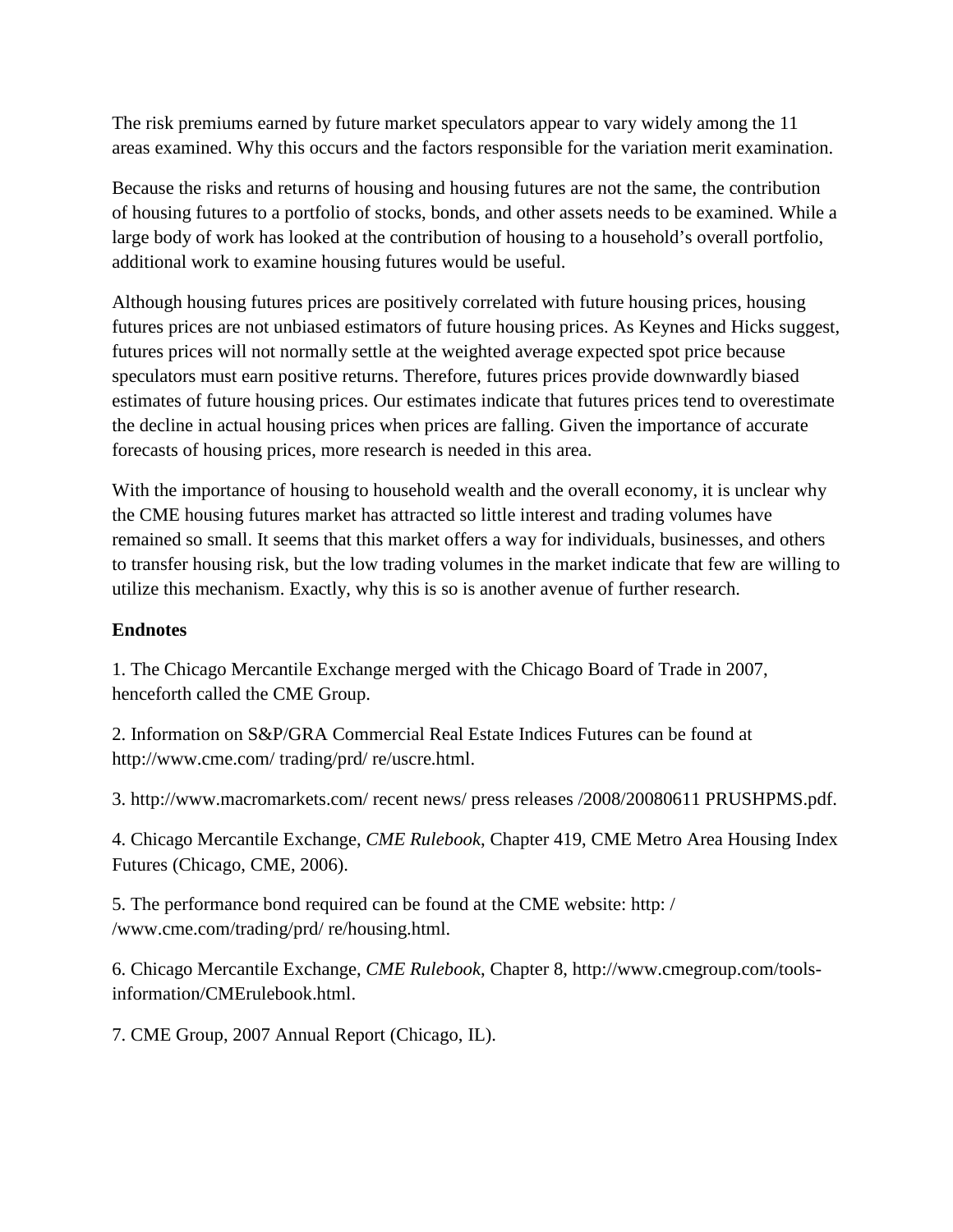8. The authors are indebted to John W. Labuszewski of the CME Group for this point. For example, in March 2008, the ratio of open interest to trading volume for the popular CME Emini S&P futures contract was 0.72, in contrast to a ratio of 18.0 for CME housing futures.

9. Personal correspondence with the authors, 12/08/2008.

10. Keynes (1930), p. 143.

11. Contracts maturing in May 2008 were settled on the basis of the average price index in the January 2008–March 2008 period.

12. Various news reports of futures-based predictions of housing prices and congressional testimony by Robert Shiller's are cited in Leventis (2008).

13. The equation is estimated using the White (1980) adjustment for heteroscedasticity of unknown form.

#### **References**

Bessembinder, H. Systematic Risk, Hedging Pressure, and Risk Premiums in Futures Markets. *Review of Financial Studies*, 1992, 5:4, 637–67.

Bodie, Z. and V. Rosansky. Risk and Return in Commodity Futures. *Financial Analysts Journal*, 1980, 36:3, 27–39.

Caplin, A., W. Goetzmann, E. Hangen, B. Nalebuff, E. Prentice, J. Rodkin, M. Spiegel, and T. Skinner. Home Equity Insurance: A Pilot Project. Yale International Center for Finance, Working Paper 03-12, May 2003.

Carlton, D.W. Futures Markets: Their Purpose, Their History, Their Growth, Their Successes and Failures. *The Journal of Futures Markets*, 1984, 4:3, 237–71.

Case, K.E. and R.J. Shiller. Prices of Single Family Homes Since 1970: New Indexes for Four

Cities. National Bureau of Economic Research. NBER Working Paper Series, no. 2393, September 1987.

——. The Efficiency of the Market for Single Family Homes. *American Economic Review*, 1989, 79:1, 125–37.

——. Mortgage Default Risk and Real Estate Prices: The Use of Index-Based Futures and Options in Real Estate. *Journal of Housing Research*, 1996, 7:2, 243–58.

Case, K.E., R.J. Shiller, and A. Weiss. Index-Based Futures and Options Markets in Real Estate. New Haven, CT: Cowles Foundation, Discussion Paper No. 1006, December 1991.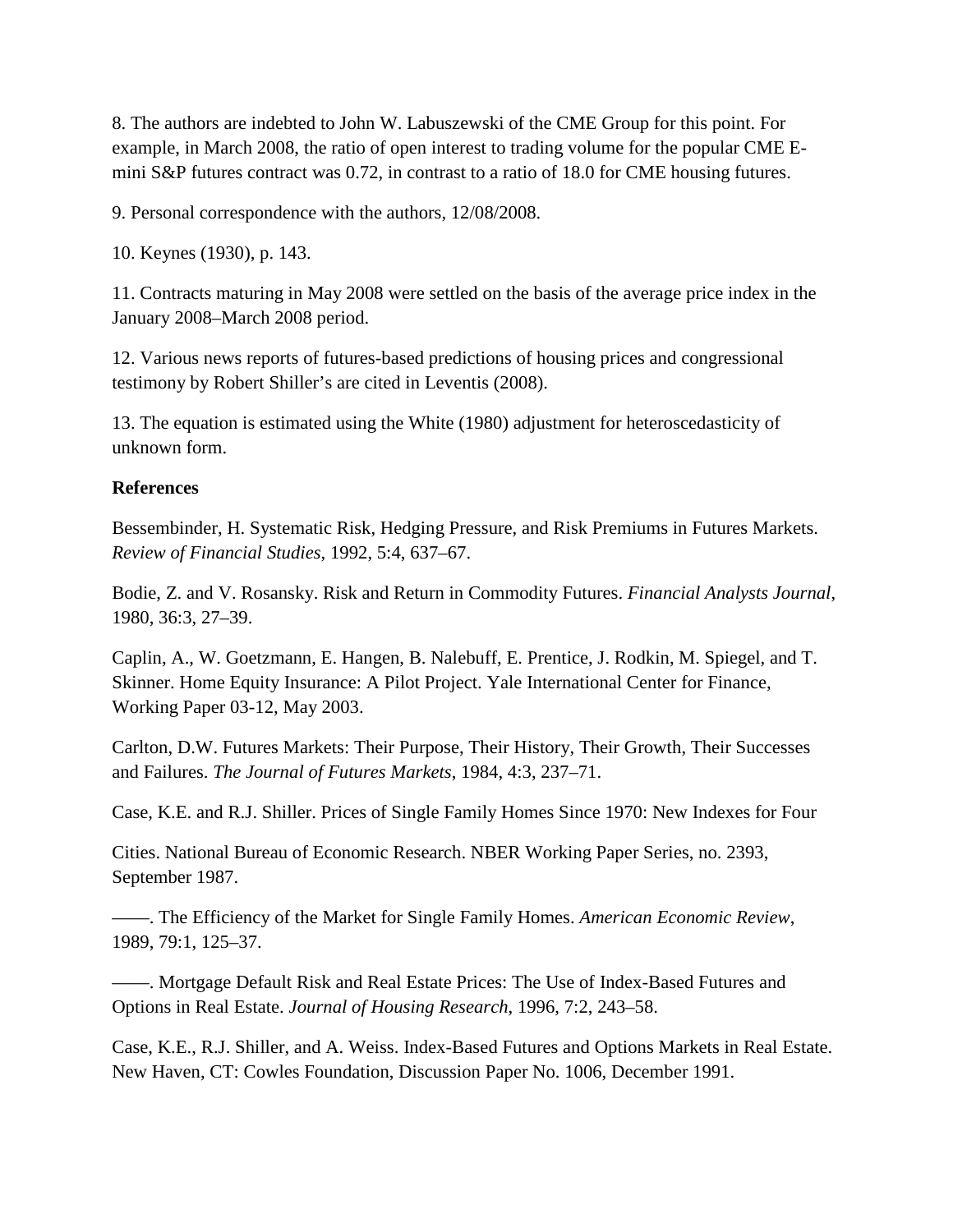Chicago Mercantile Exchange. *CME Rulebook*. Chapter 419. CME Metro Area Housing Index Futures. Chicago, CME, 2006.

——. *Housing Futures and Options: Contract Specifications*. CME, May 2006.

Cootner, P.H. Returns to Speculators: Telser Versus Keynes. *Journal of Political Economy*, 1960, 68:4, 396–404.

De Aenlle, C. A New Way to Hedge Your Home's Paper Profit. *The New York Times*, Dec. 12, 2004, p. bus. 11.

Dusak, K. Futures Trading and Investor Returns: An Investigation of Commodity Market Risk Premiums. *Journal of Political Economy*, 1973, 81:6, 1387–1406.

Eichholtz, P.M., K.G. Koedijk, and F. deRoon. The Portfolio Implications of Home Ownership. Working paper, Maastricht University and University of Amsterdam, 2002.

Englund, P., M. Hwang, and J.M. Quigley. Hedging Housing Risk. *Journal of Real Estate Finance and Economics*, 2002, 24:1/2, 167–200.

Fama, E.F. and K.R. French. Commodity Futures Prices: Some Evidence on Forecast Power, Premiums, and the Theory of Storage. *Journal of Business*, 1987, 60:1, 55–73.

Goetzmann, W.N. The Single Family Home in the Investment Portfolio. *Journal of Real Estate Finance and Economics,* 1993, 6:3, 201–22.

Gorton, G. and K.G. Rouwenhorst. Facts and Fantasies about Commodity Futures. National Bureau of Economic Research. NBER Working Paper Series, no. 10595, June 2004.

Greer, R.J. The Nature of Commodity Index Returns. *Journal of Alternative Investments*, 2000, 3:1, 45–52.

Hardy, C.O. *Risk and Risk Bearing*. Chicago, IL: University of Chicago Press, 1940.

Hicks, J.R. *Value & Capital*. Oxford: The Clurendon Press, 1939.

Horrigan, B.R. The CPI Futures Market: The Inflation Hedge That Won't Grow. *Business Review,* Federal Reserve Bank of Philadelphia, 1987, May, 3–14.

Jud, G.D. and D.T. Winkler. Housing Futures Markets: Early Evidence of Return and Risk. *Journal of Housing Research*, 2008, 17:1, 1–12.

Jud, G.D., S.E. Roulac, and D.T. Winkler. Evaluating the Risk of Housing Investment. *Appraisal Journal*, 2005, 73:4, 370–83.